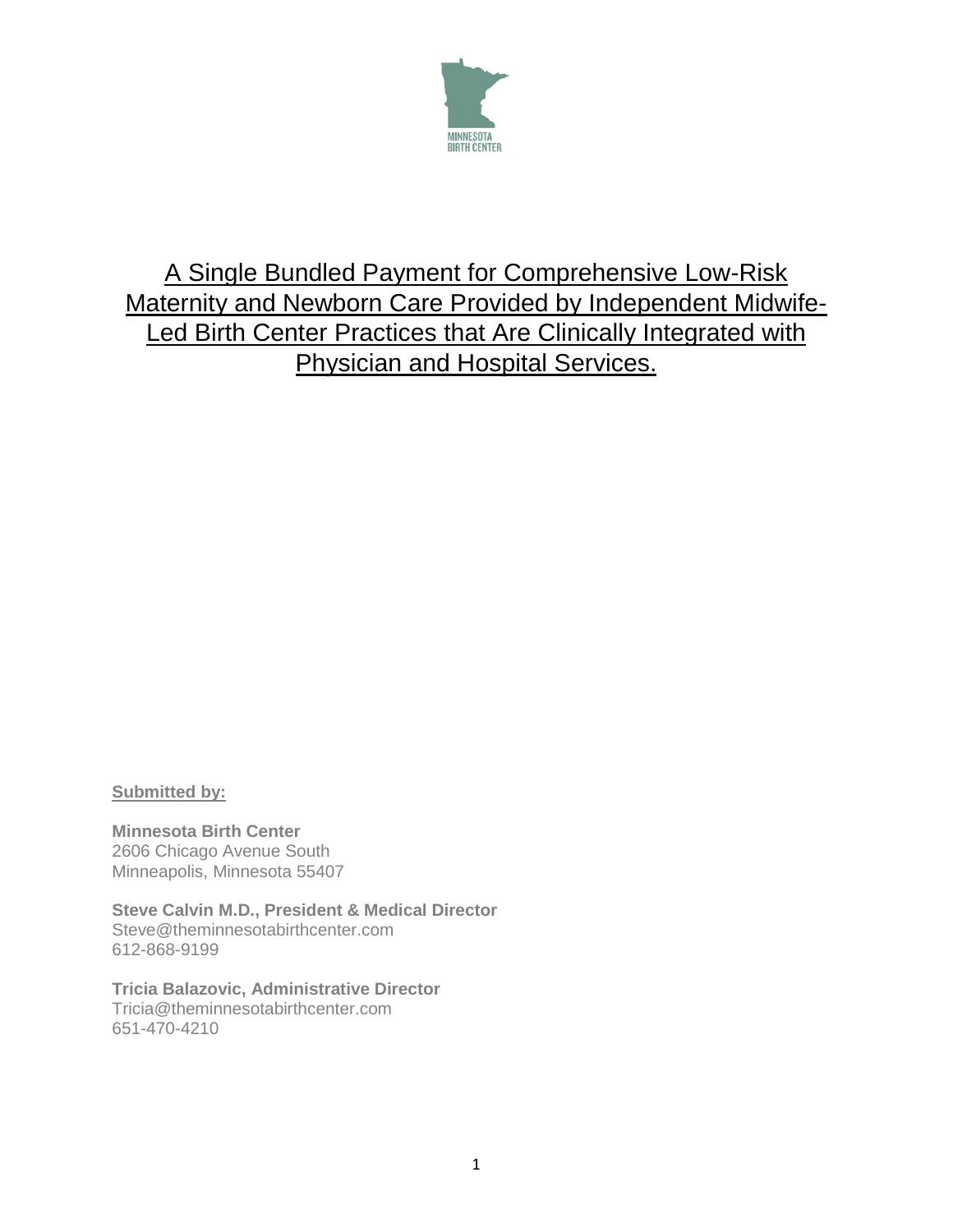

# Table of Contents:

| I.    | Background and Model Overview        | 4-8       |
|-------|--------------------------------------|-----------|
| ΙΙ.   | Scope of Proposed PFPM               | $9 - 10$  |
| III.  | <b>Quality and Cost</b>              | $10 - 11$ |
| IV.   | Payment Methodology                  | $11 - 13$ |
| V.    | Value over Volume                    | $13 - 14$ |
| VI.   | Flexibility                          | $14 - 15$ |
| VII.  | Ability to be Evaluated              | 15        |
| VIII. | Integration and Care Coordination    | 16        |
| IX.   | <b>Patient Choice</b>                | 16        |
| Χ.    | <b>Patient Safety</b>                | $16 - 18$ |
| XI.   | <b>Health Information Technology</b> | 18        |
| XII.  | Supplemental Information             | 18-20     |

## Footnotes

Appendix A – CPT codes and services included in the bundle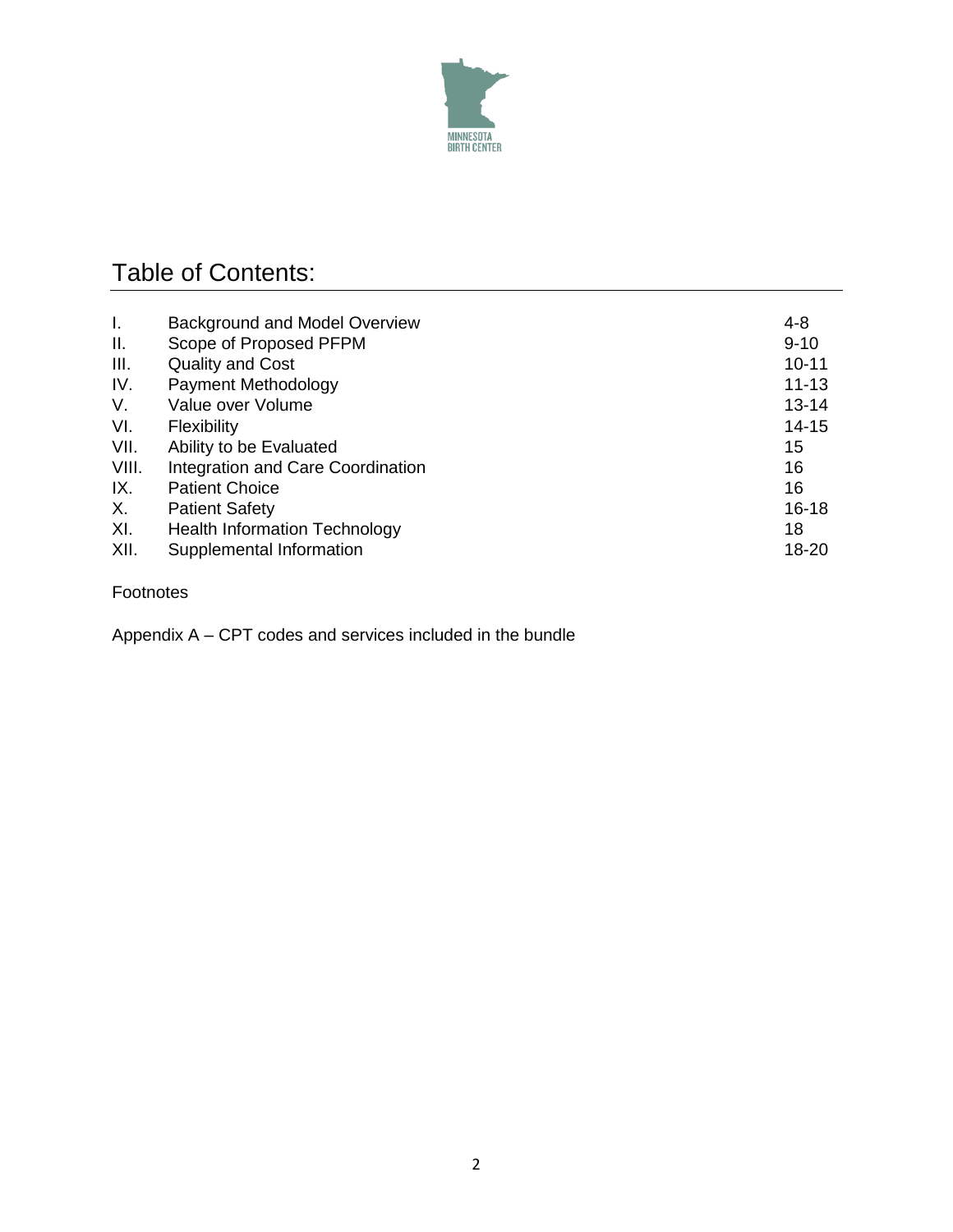

# Abstract:

.

Pregnancy and birth are usually normal when allowed to proceed with support and careful observation, but since there is potential for complications, an obstetrical safety net is required. More than 70% of pregnancies are low-risk. For these mothers the current maternity care model is fragmented and incents more care. Fee for service payment is at the core of this problem. It lowers the quality of care provided and incurs more expense to the payers. Improvement requires a transition to comprehensive bundled payment for the perinatal care episode.

The Minnesota Birth Center has provided excellent clinical outcomes for more than 1000 mother/baby pairs in a comprehensive collaborative model of care since 2012. Care is provided in certified nurse-midwife(CNM)-led independent birth centers located in Minneapolis and St. Paul, Minnesota. If clinically necessary, care is provided in nearby hospitals by the primary midwife and collaborating physicians. Patient satisfaction is very high and the cost of providing care is less than the current system. However, unsustainable payer reimbursement and regulation have created barriers that prevent further expansion of this model.

This proposal advocates for a single payment for maternity and newborn care provided to lowrisk mother/baby pairs. Our hospital clinical partners have agreed to serve as subcontractors by giving us guaranteed public program case rates for mothers and babies who need hospital care for birth. This model meets the criteria for the most advanced APM model #7. The single payment for the perinatal care episode will drive collaboration. Opportunities for benefit include: improved clinical outcomes, more satisfied mothers, and lower cost.

This model will care for cohorts of 250-300 low-risk pregnant mothers per year. The 4-5 member CNM teams will collaborate with consulting obstetrics, pediatric and neonatal physicians. In addition, prenatal education, doulas, and lactation support services are included. The package of care will be available to all payers. This includes Medicare, which annually pays for the care of 15,000 mothers -- 300 per year in Minnesota. We hope that regulations will ultimately be revised to permit this model, and others like it, to serve the nearly 2,000,000 mothers per year whose care is covered by Medicaid.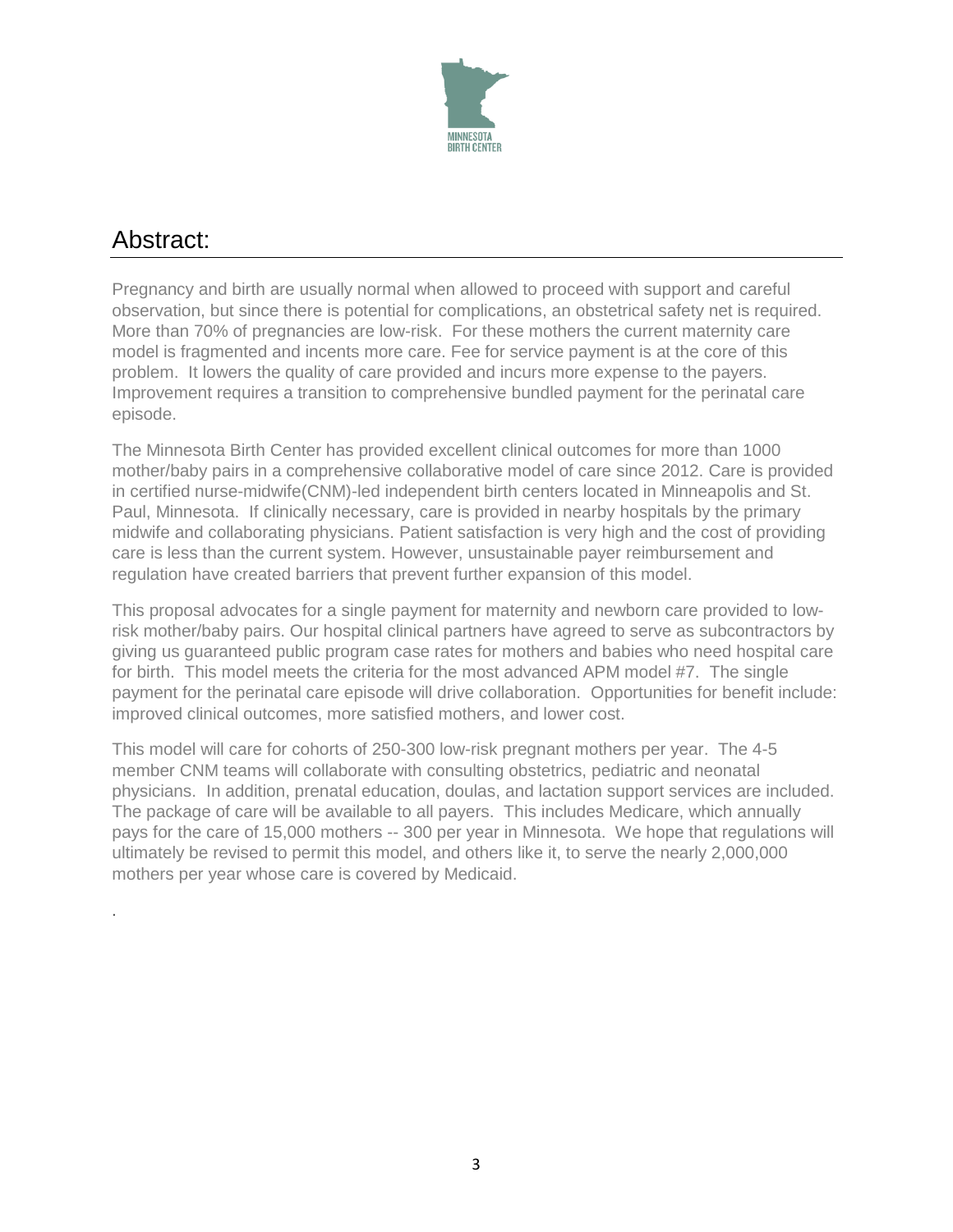

## I. Background and Model Overview

Bundled payments for episodes of care can increase value by improving outcomes at a lower cost. While initial efforts were directed at joint replacement attention is now turning to other episodes of care. Because it is a crucial clinical episode for the mother and child, the maternity and newborn care period is an ideal episode for bundled payment. This life event can most succinctly be referred to as the "perinatal episode."

*The HCP-LAN White Paper on the Clinical Episode Payment model for Maternity Care* was released in 2016.<sup>1</sup> It provides comprehensive background information and makes a compelling argument for what we refer to as the perinatal episode. Minnesota Birth Center's model of care was included and referenced as one of the maternity care initiatives in the draft report. The final paper is a powerful argument for implementing new models of payment for perinatal care.

All of those who provide perinatal care intend to deliver high-quality services that benefit the (at least) two individuals under their care. There is no question that the fundamental goal of all providers is for healthy mothers to safely give birth to healthy babies. There are many ways to achieve this goal, but a change in the payment model is essential.

There are four reasons to pursue a single bundled payment for the perinatal episode: 1) Pregnancy is time-limited and usually normal. 2) Perinatal care is a major spending area for commercial insurance and for Medicaid. 3) Perinatal care quality and cost vary widely within and between states, and 4) Rising perinatal care costs do not correlate with improved outcomes.

1. Perinatal care is a well-defined clinical episode based on a momentous life event. For the purposes of this proposal the episode encompasses 9 months of pregnancy plus 8 weeks postpartum for the mother. Initial newborn care occurs during the first 24 hours of life.

The majority (70%) of mothers do not have complications that require intensive intervention. Many mothers desire support and assistance for what is known as "physiologic birth". These mothers want to avoid unnecessary interventions, and they have high expectations for their experience of care, but they also want to have a medical safety net if complications develop.

The maternal preference for low intervention birth is highlighted in the 2013 Listening to Mothers Survey III results.<sup>2</sup> Nearly 60% of mothers believe that birth is a normal process that should not be interfered with unless medically necessary. Mothers desire and deserve agency, personal security, connectedness, respect and access to accurate information during their perinatal care experience.

Many mothers with low-risk pregnancies desire the choice of primary maternity care directed by a midwife in a setting other than a hospital. Two major studies, *The Birthplace Study* in England, which involved more than 64,000 women 3 , and the recent *Outcomes of Care in Birth Centers* study<sup>4</sup>, which included more than 15,000 U.S. women, have demonstrated that low-risk women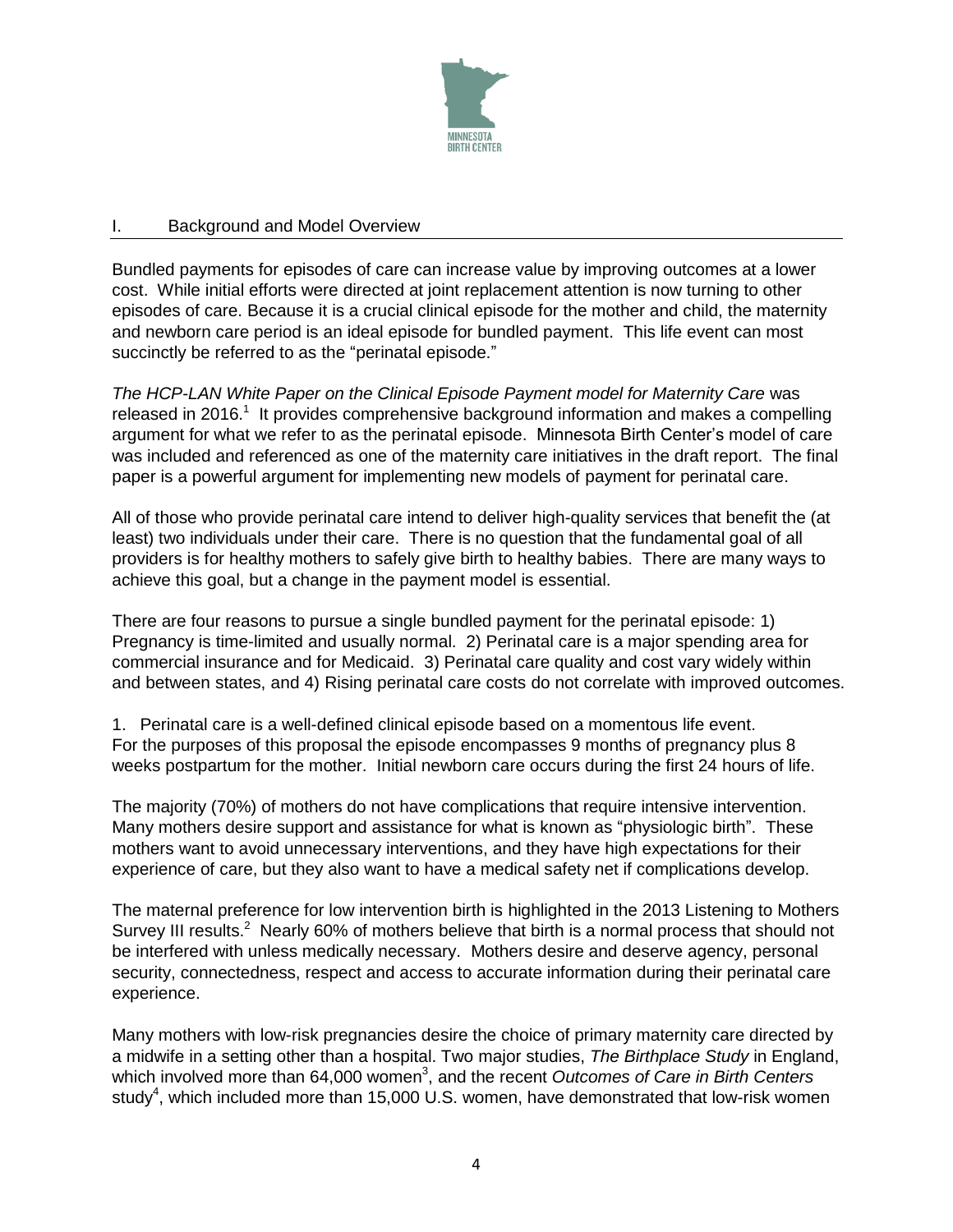

who have midwife-directed care in a freestanding birth center receive excellent care at a lower cost. Additionally, these studies documented that care provided in this way reduced cesarean sections and operative vaginal births without increasing adverse perinatal outcomes.

Unfortunately, the fee-for-service payment system often impedes access to birth center care. But more importantly it fragments the perinatal episode. Prenatal care, labor and birth, and postpartum care are viewed (and care is delivered) as three distinct treatment periods. When professional and facility fees are included there are at least four bills – a professional and facility fee for both mother and baby.

The use of a single perinatal care payment will require integration of the three treatment periods into one episode. This will incentivize collaborative care teams, care coordination and new types of clinical delivery models resulting in lower cost, higher quality outcomes and more satisfied mothers.

2. The perinatal care episode is expensive and accounts for nearly a quarter of all hospitalizations in the US each year. Seven of the 20 most expensive hospital conditions are related to pregnancy, labor and birth and these costs account for 27% of all Medicaid spending. Perinatal care is the most costly condition for employers who provide health insurance benefits, and accounts for 15% of costs for commercial insurers.

Though charges don't reflect what is actually paid, hospital-billed charges for maternal and newborn stays increased by 90% over the decade from 2003 to 2013. However, the most useful and important information is what is actually spent for care. Fortunately, reliable information is available.

A commissioned 2013 Truven study used nationally representative commercial and Medicaid paid claims data to reveal actual spending numbers.<sup>5</sup> Even though the raw data was from 2010-11, the study showed that total mother and baby perinatal care payment for commercially insured mothers was \$27,866 for cesarean section and \$18,329 for vaginal births. For the 44% of mothers and babies nationally who received care through Medicaid the average total payments were \$13,590 for cesarean birth and \$9,131 for vaginal births. Costs have certainly risen since the report was published.

Some things stand out when reviewing the study results. The most important is that facility fee payments exceed 50% of the entire cost of the perinatal episodes for both Medicaid and commercial insurance. This demonstrates that perinatal episode payment reform requires a focus on facility costs. Professional fee payments for mother and baby care accounted for less than 25%. The remaining expenditures were for ultrasound imaging, laboratory tests, medications and anesthesia professional fees.

Another important observation is that commercially insured expenditures for perinatal care are twice the amount spent for Medicaid – making it clear why many hospitals, physicians and midwives who provide perinatal care worry when their euphemistically named "payer mix"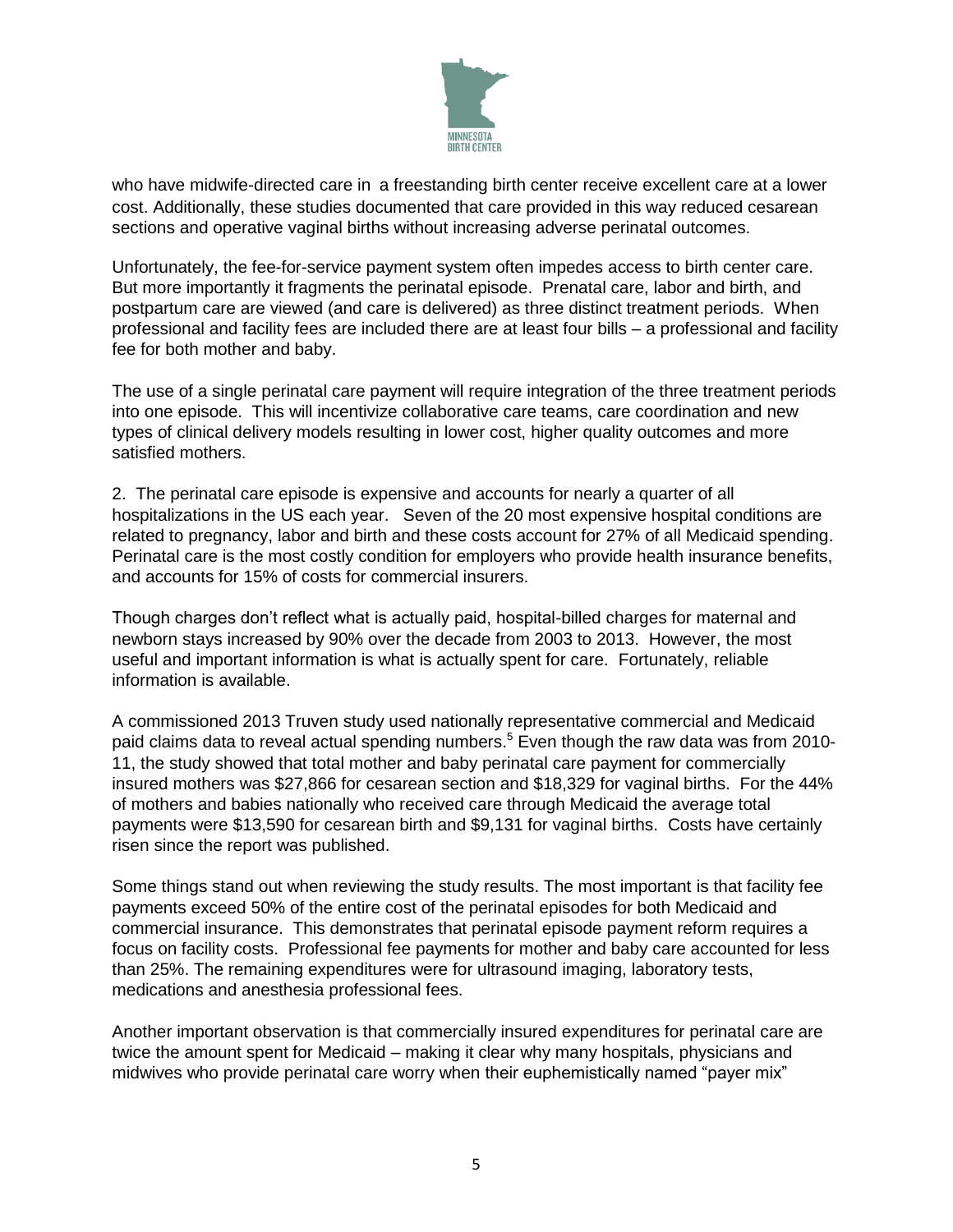

includes fewer commercially insured mothers. This worry limits access to care for mothers on Medicaid in many states.

In addition, paid amounts for cesarean section are 50% higher than those for vaginal birth. However, with the advent of blended facility and professional fee rates for births, whether they are vaginal or by cesarean section, any financial incentive to perform a cesarean section has been removed.

High perinatal care costs are hitting commercially insured mothers hard. They currently pay 10- 15% of the total cost out of pocket to meet deductible limits. The high deductible financial burden for commercially insured mothers is increasing and it can affect the decision of whether and when to have a child. The increasing cost of perinatal care is unsustainable no matter who pays.

3. There are significant variations in the quality and cost of perinatal care throughout the US and within states. Varying cesarean section rates and costs are the major factor. This is well documented in a recent *Consumer Reports* article. 6 Underlying the variation is an astounding national cesarean section rate increase from 5% in 1970 to 32% in 2015.

These issues are being addressed by professional organizations. The American Congress of Obstetricians and Gynecologists (ACOG) recently made recommendations designed to safely decrease the need for primary cesarean section and to promote normal birth.<sup>7</sup> Changing ingrained physician, nurse and hospital practice patterns is a challenge but progress is being made. The high-touch low-tech options of CNM-led care, birth centers, and doula services are having a positive impact.

4. Episode-based payment addresses the disconcerting lack of perinatal outcome benefits associated with the increasing use of costly obstetrical interventions over the last twenty years. For example, the steep increase in cesarean rates has not been accompanied by discernable improvements in maternal and infant health outcomes.

Patients often receive unwarranted variation in the content and quality of their care despite the existence of reliable evidence-based care recommendations for low-risk pregnant women.<sup>8</sup> This is also true for lower risk pregnant women who have pre-existing chronic conditions or who develop pregnancy complications.

Besides addressing unnecessary care there are enormous opportunities during the delivery of perinatal care to engage women and their families in ways that support person-centered care and that positively affect long term outcomes for mothers and babies.

But there are barriers within the current system. Fee for service payment is a major barrier. A single episode-based payment is ideal for perinatal care because it can decrease the costs of maternity care by limiting incentives to provide clinically inappropriate services, including unnecessary cesarean births. Reducing unnecessary cesarean births for first-time mothers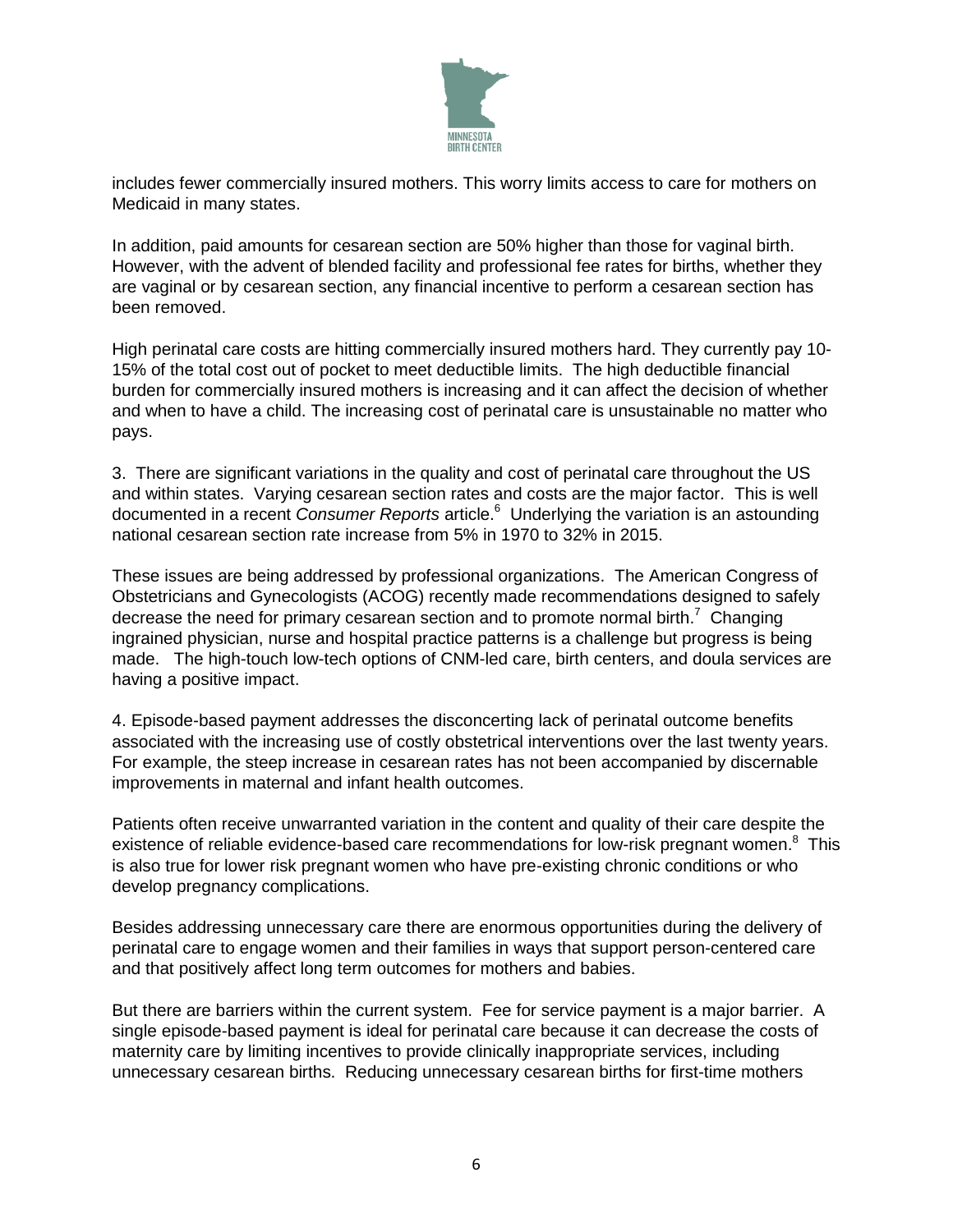

leads to an overall reduction of cesarean births since those women are less likely to have a cesarean for subsequent births than women who had a cesarean birth for their first child.

Episode-based payment will also help to reduce complications and improve maternal and newborn outcomes as providers will be incentivized – via the use of outcome-level maternity quality measures – to provide "high-touch" evidence-based interventions, such as enhanced prenatal care, more meaningful care coordination, and doula services.

For the reasons listed above the current US perinatal care system falls short of providing high value care. For most mothers and providers the system is complicated and unsatisfying. For employers, payers, patients and taxpayers the system is too expensive. The pathway to higher value in this system will be paved by instituting bundled payment for comprehensive services provided during the perinatal episode.

In 2012 this conclusion led an OB/GYN specialist in Maternal-Fetal Medicine (MFM) to advocate for a new model of care,<sup>9</sup> and to partner with Certified Nurse Midwives (CNMs) to open the Minnesota Birth Center (MBC) in the Twin Cities of Minneapolis and St. Paul. The practice is built around midwife-led primary maternity and newborn care in two accredited birth centers that are independent but clinically integrated with nearby hospital and physician services– a model that fits national maternal level of care standards.<sup>10</sup>

Since CNMs are the primary providers, our model is most accurately described as a "Provider Focused Payment Model" with integral physician involvement. The model would also work with OB and Family Practice groups – but without some of the benefits of a CNM-directed group.

The MBC care model provides safe, satisfying and seamless care.<sup>11</sup> The CNM team has hospital privileges, so when mothers or babies require more than the birth center level of care there is continuity of care in the hospital. If physician services are required, these are available 24/7 in the hospital. Our collaborating OB/GYN physicians, family practitioners, pediatricians and neonatologists strongly support our model.

In the five years since opening, more than 1000 low risk mothers and their babies have received care with superb results. The clinical outcomes include an overall cesarean section rate of 8%, and a primary cesarean section rate of 13.5%. This latter rate is 44% lower than the national goal of 24%. When birth center to hospital transfer is required it is nearly always non-emergent. The level of satisfaction is very high, and the practice has essentially grown by word of mouth.

Since the medical director is an OB/GYN-MFM physician, the practice can blend the high touch skills of the CNM team with high tech expertise when necessary. In-house ultrasound imaging and obstetrical/MFM consultations provide for continuity of care. For more than 70% of mothers and babies the entire care episode occurs at the MBC. This comprehensive perinatal episode is served through our BirthBundle<sup>®</sup>.

The BirthBundle® is a comprehensive package of perinatal care services that is provided for a single price. It is currently available for MBC self-pay patients and efforts continue to make it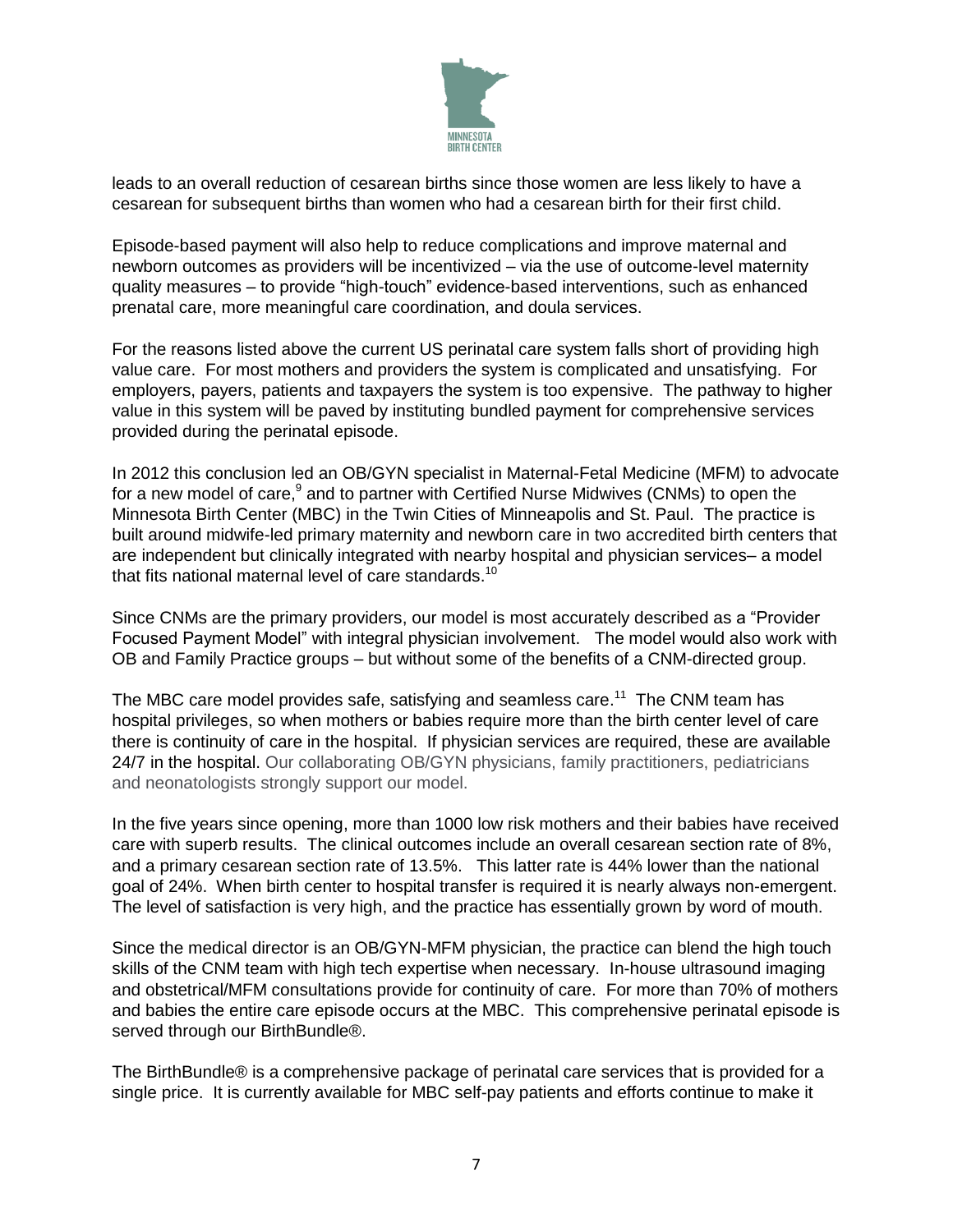

available to mothers with commercial and Medicaid coverage. An exciting extension of the BirthBundle® includes some professional and facility fees when hospitalization is required.

When the MBC opened, birth centers had only been licensed in Minnesota since 2011 and the nearby hospital system was wary of this new model of care. However, good outcomes and a mutually satisfactory experience over the last 5 years have proven the benefit of collaboration. Our collaborating hospital system has now agreed to serve as a subcontractor for the BirthBundle® by providing public program case rates for uncomplicated care for mother and baby at the hospital, included are facility fees as well as obstetrician professional fees.

Our PFPM proposal requests that CMS approve and encourage expansion of the BirthBundle® and similar comprehensive perinatal care and bundled payment models throughout the country. We recognize that PFPM models were initially focused on Medicare. Though less than 30,000 women per year receive perinatal care through Medicare, a surprising 44% of the 4 million US births per year are paid through the Medicaid program.

We believe that bundled payment for independent but integrated midwifery care in accredited birth centers will provide very high value care. It is also likely that bundled payments will function to improve care in hospital based physician-only practices – though likely with somewhat less cost savings.

The ultimate goal is to provide higher value perinatal care for a lower price for mothers covered by Medicaid. When this is achieved it will encourage bundled payment for mothers covered by commercial insurance.

Over the last 5 years we have tried to implement this PFPM on the state level in Minnesota. As a new model that challenges institutional and bureaucratic inertia, progress has been slow. A frequent response to our efforts has been that "the Feds" will not allow bundled payment for the perinatal episode. We are very encouraged to find the opposite in our background reading about the purpose of this committee.

In the following sections we will show how our proposal positively and constructively addresses the focus areas outlined by the PTAC committee – particularly the three high priority areas; Scope of Proposed PFPM, Quality/Cost and Payment Methodology.

#### II. Scope of Proposed PFPM (Physician Focused Payment Model)

The time-limited nature of pregnancy, birth and the immediate newborn period make it an ideal framework for provision of comprehensive perinatal care as well as the perfect episode for testing a single bundled payment.

Although the current perinatal care system focuses on mothers and babies with complications, the majority of pregnant women and babies are low-risk. The definition of low-risk is largely based on the absence of high risk factors. These factors can exist prior to pregnancy and they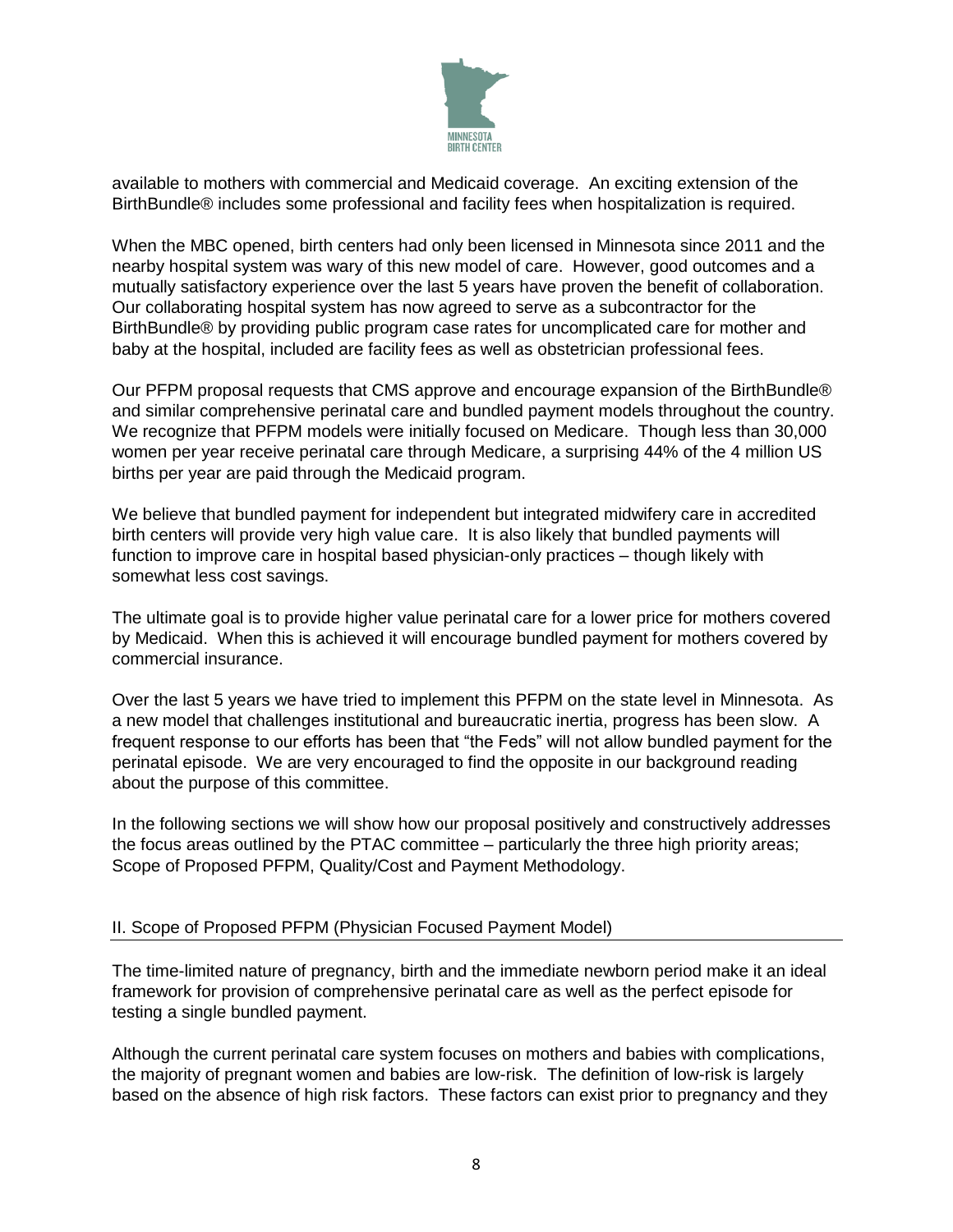

can also develop for the mother and/or baby during pregnancy and birth. The percentage of low-risk pregnancies is above 70%, but many of those mothers receive too many intensive obstetrics services, and too few high value supportive services.

Our PFPM is designed to maximize the number of mothers and babies cared for within the bundled clinical care and payment model. A list of our Exclusionary Risk Criteria is included in the Supplementary Information Section. Mothers with preexisting complications are referred to physician care, and if a mother or baby develops complications during pregnancy that require care outside the bundled price the clinical care is seamless.

To illustrate the clinical scope of our PFPM three brief scenarios are helpful:

- 1. A 30 year-old second time mother began care at 10 weeks and received all of her prenatal visits at the birth center. Care included an early dating ultrasound and a complete anatomy scan at 20 weeks. She went into labor at 39 weeks and gave birth to a daughter after 4 hours of labor at the birth center, attended by a CNM and an RN birth assistant. She managed labor discomfort with a warm bath. After 4 hours at the birth center she returned home with her baby. An RN made a home visit within 36 hours to check on the mother and to perform newborn screening tests.
- 2. A 28 year-old first time mother had her prenatal care at the birth center. She went into labor at 40 weeks and was admitted to the birth center. She progressed slowly in labor and had significant unrelieved discomfort with contractions. Transfer to the hospital was arranged for an epidural block. With better pain control she progressed to have a normal birth of a son with her CNM in attendance. Mother and child were discharged home within 24 hours.
- 3. A 39 year-old first time mother had prenatal care at the birth center. She was admitted to the birth center in active labor at 40 weeks. When her membranes ruptured, thick meconium was present in the amniotic fluid. Per protocol she was non-emergently transferred to the hospital for continuous fetal heart rate monitoring. Six hours after transfer the fetal heart tracing showed persistent decelerations of the fetal heart rate. A cesarean section was done by the collaborating OB/GYN physician delivering a healthy baby with 3 loops of cord around the neck. Mother and baby went home 48 hours after birth.

Nearly 75% of the mothers in our model are represented by scenario 1. Scenario 2 is experienced by 15% and scenario 3 by 10% of mothers. Care is individualized for each mother. This is facilitated by the fact that every member of our CNM team has privileges at the collaborating hospital system. The supportive collaborating physician relationships are crucial.

Sometimes it is difficult to get agreement on what constitutes the bundle of perinatal care services. 2009 health care reform efforts in Minnesota empowered a committee tasked with defining a pregnancy "basket of care". Unfortunately, the committee only managed to define a prenatal basket of care.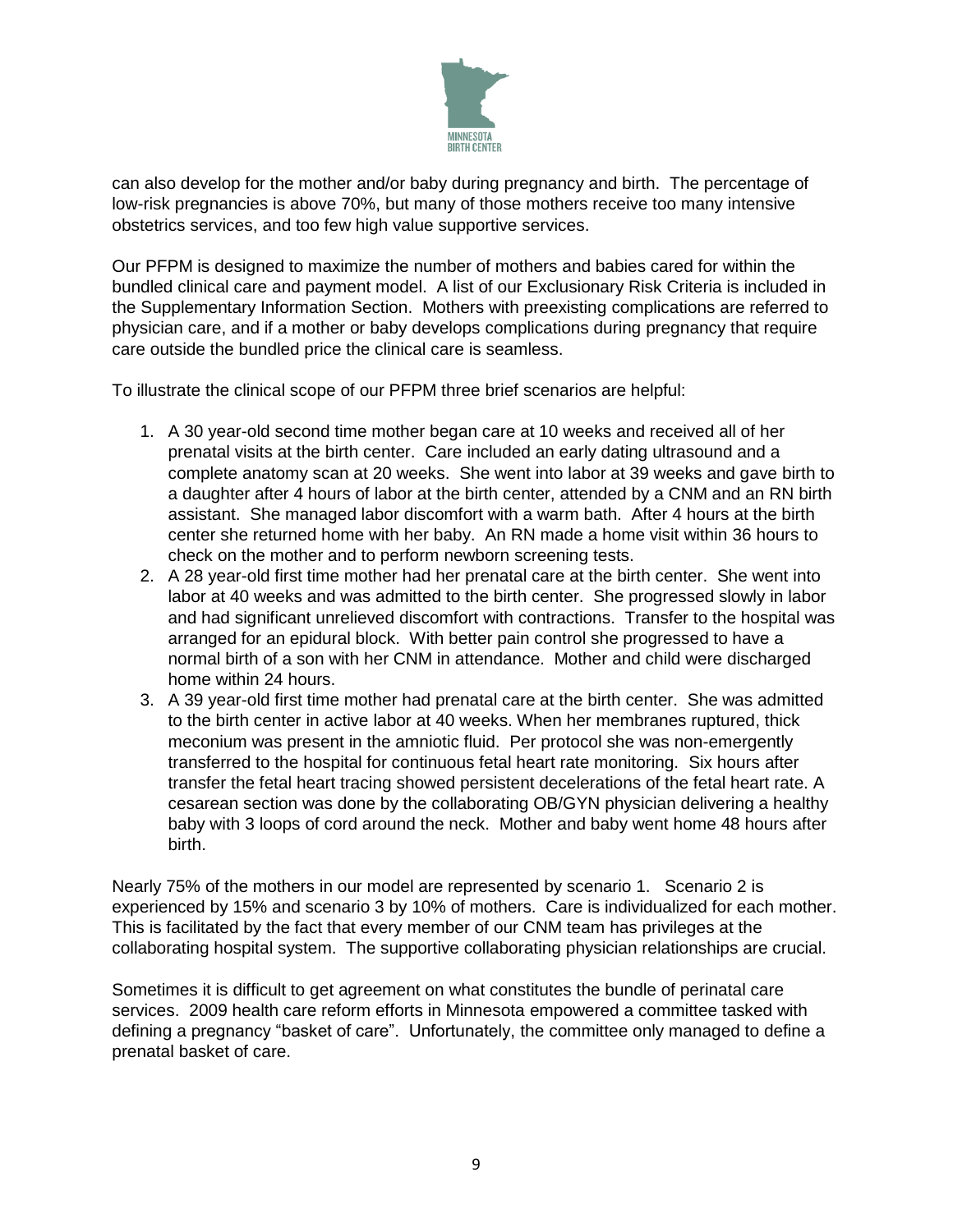

Our PFPM covers the entire low-risk maternity and newborn care episode from initiation of prenatal care through 8 weeks post partum for the mother as well as the immediate newborn period for the baby (24 hours). This includes all professional and facility fees during labor and birth – the most expensive time of the episode. The list of CPT codes and services within the BirthBundle® are included in appendix A.

Our PFPM will care for cohorts of 250-300 low-risk pregnant mothers per year lead by 5 member CNM teams collaborating with consulting obstetrics, pediatric and neonatal physicians. In addition, prenatal education, doulas and lactation support services are included in the package of care. The package of care will be available to all payers. This includes Medicare, which pays annually for the care of 15,000 mothers--300 per year in Minnesota.

#### III. Quality and Cost

 $\overline{\phantom{a}}$ 

Our BirthBundle® model has the ultimate goal of providing comprehensive perinatal care that maximizes the chances for the mother and baby to have healthy and satisfying outcomes while minimizing the use of unnecessary interventions – all for a price that is less than current fee for service amounts.

Comparing cesarean section rates is reasonable, but it is important to assess comparable groups of mothers. The most useful rate is assessed in first time mothers (Nulliparas), at 37-42 weeks (Term), with one baby (a Singleton) that is headfirst (Vertex). This is the NTSV cesarean rate.

Our 2016 MBC NTSV cesarean section rate was 13.5%, which compares favorably with the U.S. NTSV cesarean section rate goal of 23.9%. The recent review in *Consumer Reports* shows that this rate varies widely around the country and even between hospitals in the same community.<sup>6</sup> The lowest rate was 7% and the highest was 64.6% among 1300 hospitals.

The cumulative MBC statistics through 2016 are in the table on the next page.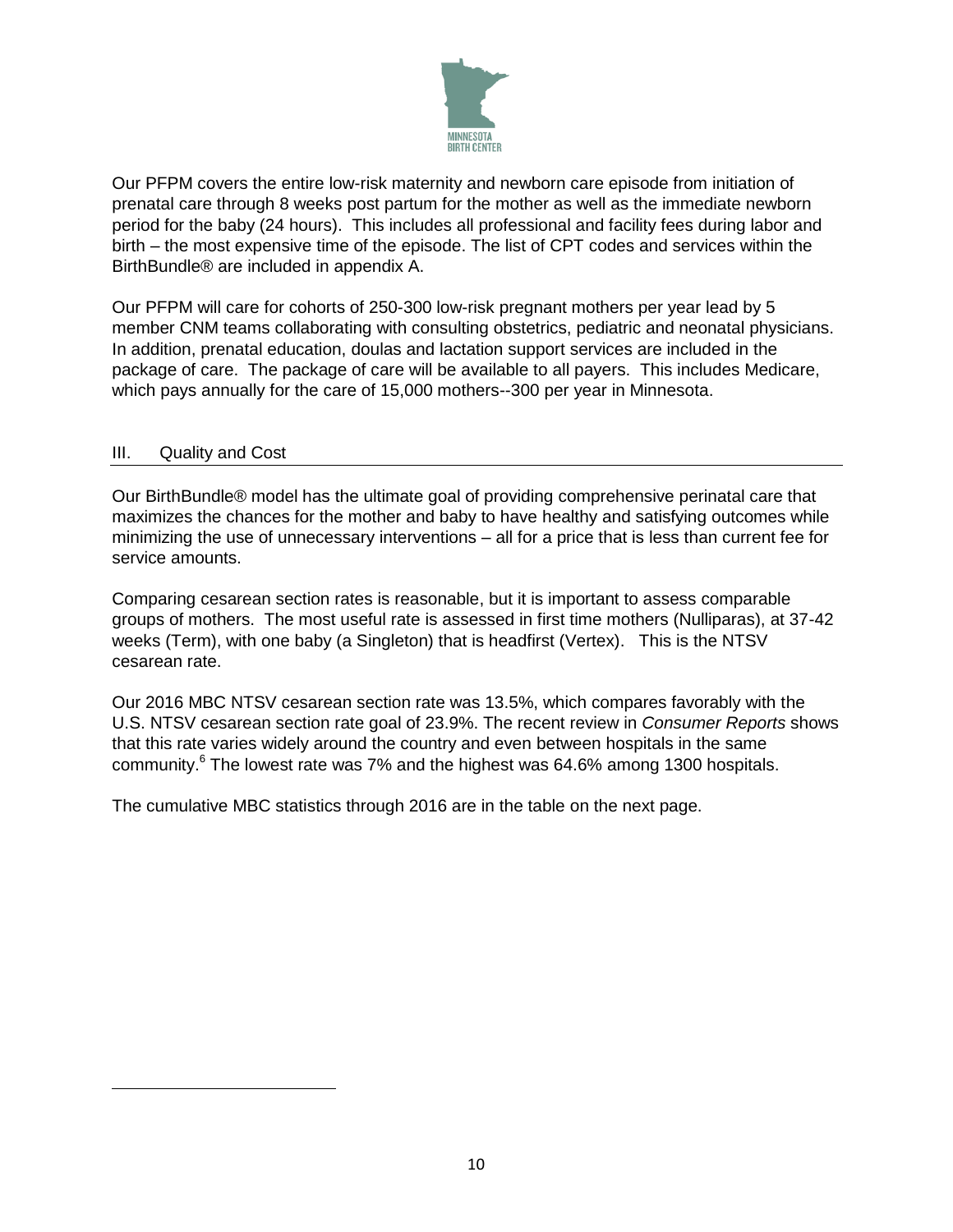

## **Clinical Outcome Statistics (2012-2016)**

| <b>CLINICAL OUTCOMES</b>              | <b>QUANTITY</b> | ℅    |
|---------------------------------------|-----------------|------|
| <b>TOTAL BIRTHS</b>                   | 1069            | 100% |
| <b>VAGINAL BIRTHS</b>                 | 983             | 92%  |
| <b>CESAREAN BIRTHS</b>                | 85              | 8%   |
| <b>BIRTH LOCATION</b>                 |                 |      |
| <b>BIRTH CENTER</b>                   | 757             | 71%  |
| <b>HOSPITAL</b>                       | 312             | 29%  |
| <b>INTRAPARTUM</b><br><b>TRANSFER</b> | 133             | 12%  |
| <b>DIRECT ADMISSION</b>               | 179             | 17%  |

The overall MBC cesarean section rate over 4+ years is 8%. Seven of ten mothers who begin care at the MBC give birth at the birth center. Of the 29% who need hospital care, 12% transfer during or after birth and another 17% of mothers are transferred to hospital care prior to labor (for breech presentation or labor <37 or > 42 weeks gestation). These agree with the transfer rates reported in large birth center studies.

40% of births each year are to first time mothers. As a new practice, the MBC attracts more first time mothers who are not already attached to another practice from a previous birth. 53% of our mothers are having their first baby.

This higher percentage of first time mothers increases the workload impact because of the greater amount of time and effort spent by midwives in attending these births. The labors of nulliparous mothers are longer than those of mothers who have had a prior birth, and the need for cesarean section is increased. Nevertheless, midwife-directed primary maternity care in birth centers minimizes the NTSV C/S rate.

In summary, cost savings are realized through a lower-intervention model of maternity care that is highly-coordinated and leverages the use of a birth center, a lower-cost facility.

#### IV. Payment Methodology

The adage that "you get what you pay for" is true for medical care. When perinatal care providers are paid for each procedure, each imaging study and each patient encounter they are working in a perverse productivity model. This is a model that is virtually certain to increase the output of procedures, imaging studies and patient visits – without generating a product that promotes health or heals disease.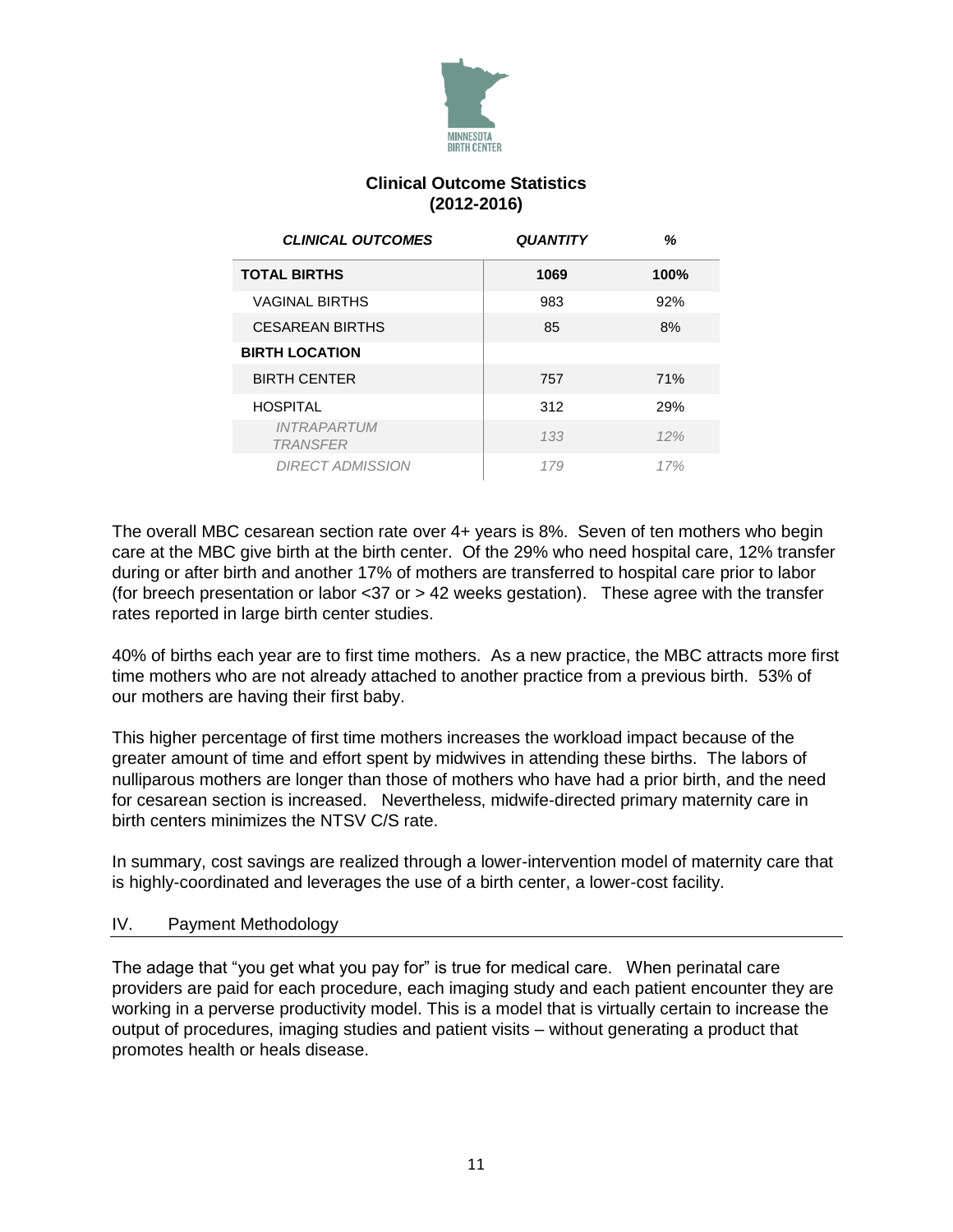

The alternative is to define and design a valuable product and to set up a system to deliver that product in the most cost effective manner.<sup>12</sup> That is our goal with this proposal. We have designed the BirthBundle® as a valuable clinical service product imbedded in a new payment model.

Some incremental progress has been made recently with the advent of blended facility and professional fees that are the same for vaginal births and cesarean sections. This initial limited perinatal payment innovation led to a decrease in intrapartum costs and possible decreases in C/S rates. The important next step is to widen the scope of the episode, and to implement comprehensive bundled perinatal episode payments.

Some initial payer resistance to bundled payment was due to concerns about billing infrastructure that only supported fee for service payments. This is surmountable by continuing to use the fee for service billing infrastructure to construct the bundled payment. This allows accurate analysis of the number and types of services provided. The difference is that care is ultimately provided for a single bundled payment.

Some states have provided retrospective bundled payment for perinatal care identified by attribution models based on who attends the birth of the baby. This is problematic since the person or team attending the birth may have never seen the mother prenatally.

The MBC is the convener and payment manager of our PFPM bundle with hospitals and others serving as subcontractors. We can assess our actual costs of providing care within the BirthBundle®. We can count on case rates for mother and baby at our collaborating hospitals. We can also build in a reasonable margin to provide sustainability and growth for this model of care.

But what is a fair perinatal bundled payment amount? The *HCP-LAN Maternity White Paper*  recommends using historical rates as a benchmark. But in Minnesota, as in many other states, historical Medicaid payments are very low and are a major barrier to the implementation of bundled payments. The justification for the low public program rates in MN is unclear. The Minnesota Department of Human Services (DHS) contracts with a small number of nonprofit Managed Care Organizations (MCOs) to administer Medicaid funds – referred to as Medical Assistance (MA) in Minnesota.

For perinatal care the MCOs receive funds from the DHS as negotiated monthly prepaid medical assistance (PMAP) payments. For each of the 30,000 mother/baby pairs that receive care each year the total amount given to the MCOs is nearly \$21,000. If non-perinatal care PMAP rates are subtracted out, the "pregnancy premium" is still more than \$16,000. The Minnesota (DHS) and the (MCOs) have not been inclined to consider bundled payment or to increase fee for service MA payments despite the overall population savings we have projected.

There was one exception. In 2015 one MCO agreed to a BirthBundle® pilot program with 100 mothers for a sustainable bundled payment amount that was 60-65% of the "perinatal premium". When the MCO lost the its statewide MA contract that pilot program was abandoned.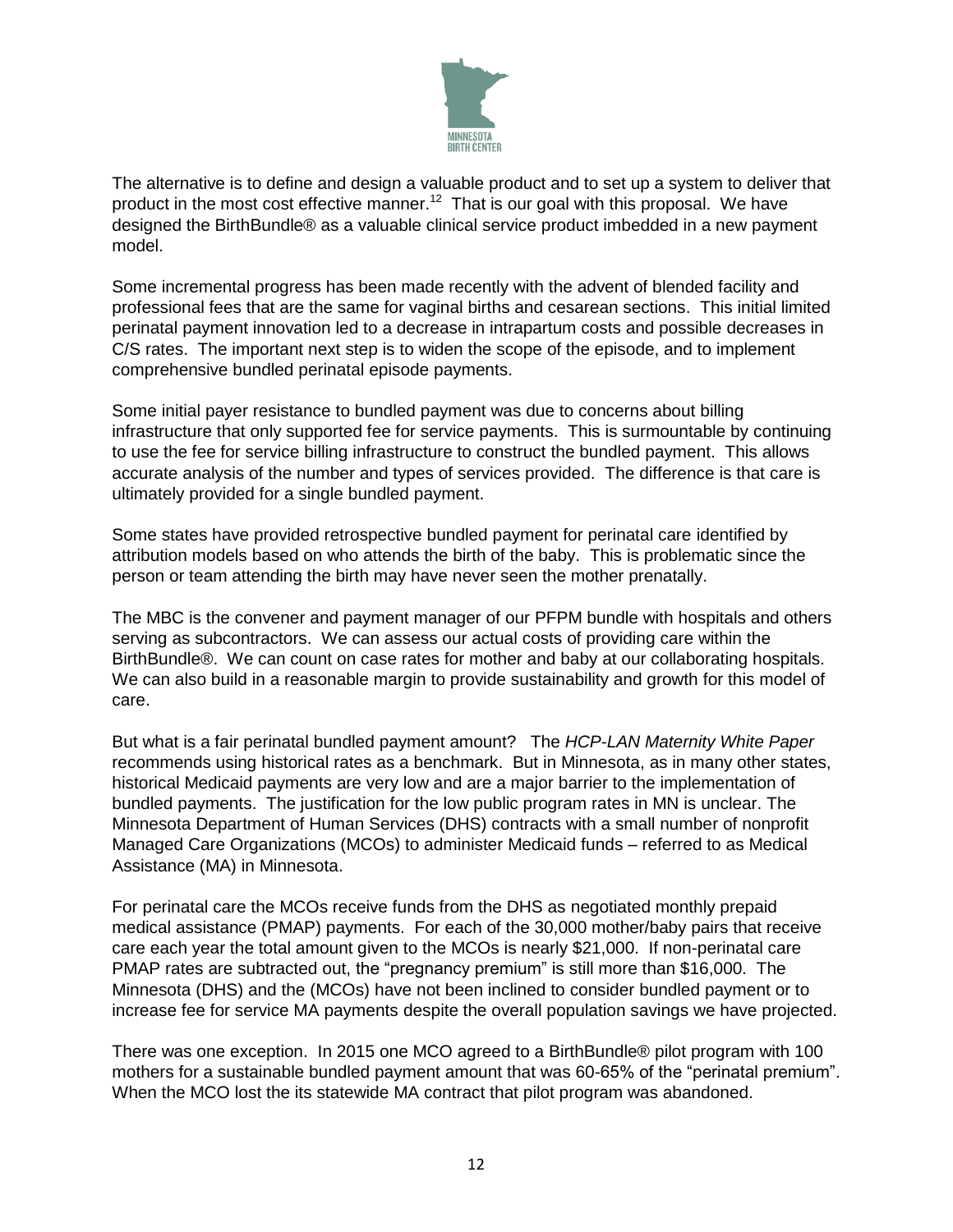

The perinatal PMAP payments are designated for maternity care for mothers for an average of 9 months and for the care of newborns for the first year of life. Since providers receive only a small portion of the designated PMAP payment to provide care, it is clear that the MCOs are withholding a substantial portion of the state and federal funds they specifically receive for perinatal care. This needs to change. Directing the adequate, already allocated public funds to perinatal providers in the form of bundled payments is much more likely to lead to higher value care.

We would appreciate PTAC assistance in further design of the payment methodology for this PFPM. This would include help in determining the appropriate amount of the bundled payment as well as the timing of its distribution. In addition, we would like to explore the possibility of having providers take on additional risk beyond the single bundled payment. Finally, stop loss insurance or risk pools will be needed for the rare expensive outlier perinatal cases.

Providers should not have to carry the costs of care for many months after performing the service. A solution would be an upfront partial payment at 20 weeks gestation followed by a final retrospective bundled payment shortly after completion of the episode. Providers could also take on additional risk by taking cost responsibility for some multiple of the agreed upon bundled price. It would be very helpful to have PTAC assistance in addressing these questions.

The most effective "managed" care is that which is closest to the patient and the provider. Large clinical and temporal distances between the payer, the provider and the patient present major problems. The aim of the BirthBundle® is not to "manage" care as much as it is to empower mothers to collaborate in the provision of their care within an improved system.

#### V. Value over Volume

Investment in perinatal care has the longest time frame and the largest return of any type of medical care. The challenge is to maximize the value of the care provided to mothers and babies. That is the goal of the BirthBundle®.

The primary volume problem in perinatal care is the overuse of cesarean section. This proposal clearly addresses that issue. Another major driver of perinatal care cost is the overuse of ultrasound imaging. Pregnancy ultrasound is a useful tool that has provided many benefits over the three decades since it came into wide use. However, for low-risk mothers, ACOG recommends no more than two ultrasound scans during pregnancy – usually an early dating scan followed by a fetal anatomy scan at 20 weeks.

Unfortunately many more scans are being done on low-risk mothers. In a recent national survey 70% of mothers had 3 or more scans, and 23% had more than 7 scans. This is a major cost driver since these scans can cost upwards of \$200 each. In addition, many of the scans done late in pregnancy drive inappropriate clinical decisions such as induction of labor for presumed large babies. Our PFPM addresses this issue.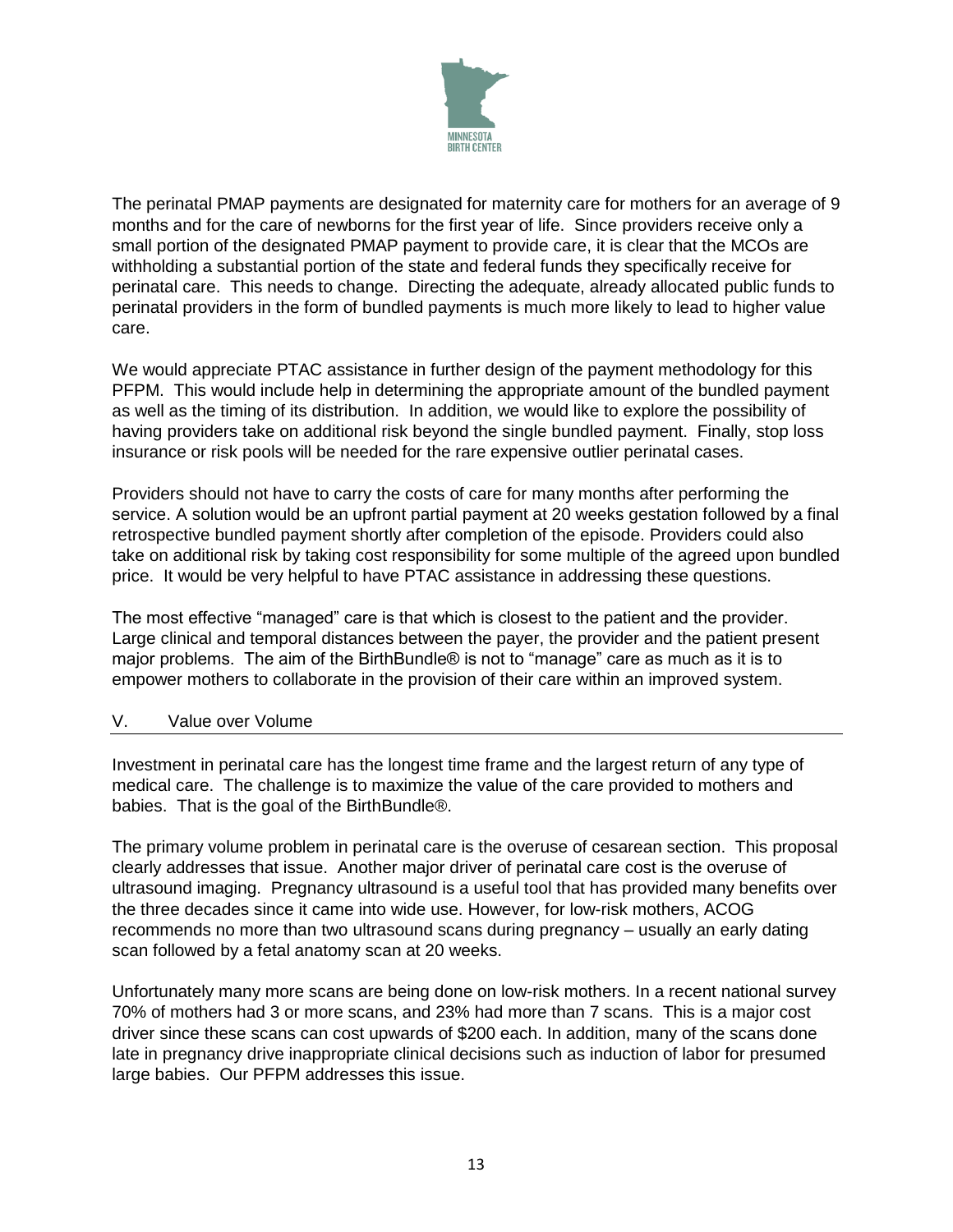

If payers offered a single bundled payment to cover both facility and provider fees for pregnancy, birth and postpartum care, incentives would shift from encouraging the use of technology-intensive care to encouraging the use of low-technology, high-value approaches. Midwife-led birth center care can provide that alternative.

The savings derived from fewer cesarean sections and lower facility fees for the majority of women would offset the costs associated with the small number of complicated births that would require hospital care. A specific pregnancy insurance component could provide outlier payment adjustments if the costs for a patient or her baby exceeded a certain amount. This would reduce the financial risk to providers and facilities participating in the bundled payment program.

Physicians and midwives who provide pregnancy and newborn care all intend to provide the highest quality of care to mothers and babies. They know that collaboration of an entire team of providers is required. Unfortunately, traditional clinical system silos and the fee for service payment system discourage collaboration by paying for pieces of the perinatal care episode provided by disconnected entities.

At present, the system focuses on the most complicated and expensive pieces of the episode. Too often many high value supportive and educational components are not reimbursed. These services will be more readily available in this PFPM.

## VI. Flexibility

Bundled perinatal care payment is not a "one size fits all" approach. By paying a single amount for the entire perinatal episode providers will have the flexibility to be creative and to use proven high value supportive services to improve outcomes and patient satisfaction. By removing the need to maintain individual provider and group RVU "production", mothers will also be less likely to receive unwarranted interventions.

We also need to rethink how we define birth facilities. Currently 98% of births occur in hospitals. But not all hospitals are high volume/high tech centers. More than half of all US births occur in hospitals with less than 1000 births per year. With a daily volume of only 2-4 births per day it is a clinical and financial challenge to staff for obstetrics and newborn services.

In addition, one third of mothers deliver in hospitals with less than 500 births per year  $-$  a volume equivalent to our own birth center practice. Some of these hospitals are in rural communities with relatively few pregnancies, but some lower volume hospitals are in or near major metropolitan areas.

Another major question is, "who will provide maternity care in the future?" Many of the 33,000 OB/GYN MDs in the U.S. are retiring earlier from obstetrical practice than previous generations, and there are only 13,000 CNMs in the U.S. Nationwide CNMs attend only 10% of births. Internationally, the midwife attended birth percentage is more than 50%, with excellent outcomes. A rapid expansion of CNM training in the U.S. will be required to meet the need.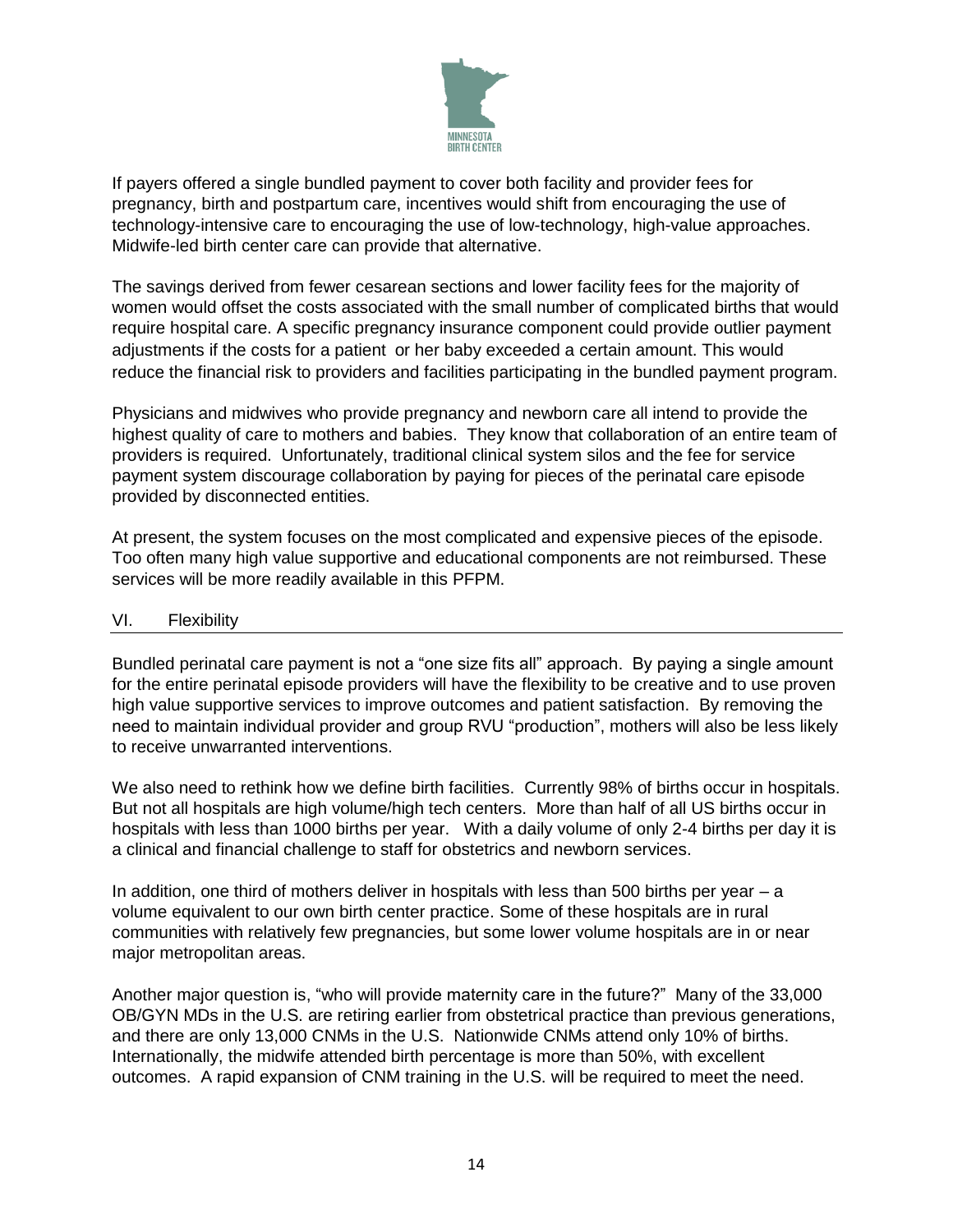

Fortunately there is a pathway for the training of additional midwives. Many labor and delivery nurses could transition to midwifery – new pathways for this transition should be developed. An additional option to consider is the expansion of the number of Certified Professional Midwives (CPMs). Though not trained through the nursing profession, CPMs already play a significant role attending mothers in birth centers.

An increased role for advanced practice nurses is inevitable in the new health care system. In states like Minnesota, CNMs are independent practitioners who practice at the top of their license and training. This is not the case in every state. CNM scope of practice, licensing and birth center permit laws vary widely. These are often driven by anticompetitive motives – not backed by evidence.

For years Family Practice physicians have also been an important part of obstetrical care in the U.S. Although the Family Practice MD role in urban obstetrical practice has decreased significantly, it remains very important in rural areas. These realities will need to be kept in mind as the payment system is altered.

Bundles can work to improve value in all settings. Supportive federal and state licensing policies and practice environments can facilitate expansion of this model.

## VII. Ability to be Evaluated

Comprehensive and reliable information on outcomes is important for internal quality control and system improvement. It is also required for maintaining accountability to those who pay for and those who receive perinatal care. Value cannot be demonstrated without this information.

We collect our data in the American Association of Birth Centers Perinatal Data Registry™ (PDR). It is an online registry for ongoing collection of perinatal data in all settings and by all providers. It is designed to collect comprehensive data on both the process and outcomes of the midwifery model of care. Eventually we would like to facilitate direct PDR data collection from within our current electronic health record (Athenahealth).

We also currently assess maternal experience by way of a printed post partum survey. The feedback is helpful but is not cataloged. Patient reported outcomes and self-reported functional status deserve attention throughout pregnancy -- especially post partum. We plan to expand the scope and timing of collecting this information.

## VIII. Integration and Care Coordination

This care model is based on integrated CNM-led multispecialty teams caring for cohorts of 250- 300 mother/baby pairs each year. Having 4 or 5 CMN FTEs on each team maximizes continuity of care for the mothers with avoidance of burnout for the CNM providers.

Care coordination is crucial. We utilize the unique and the overlapping skills of CNMs, RNs, LPNs, perinatal educators, doulas and administrative personnel to provide a caring and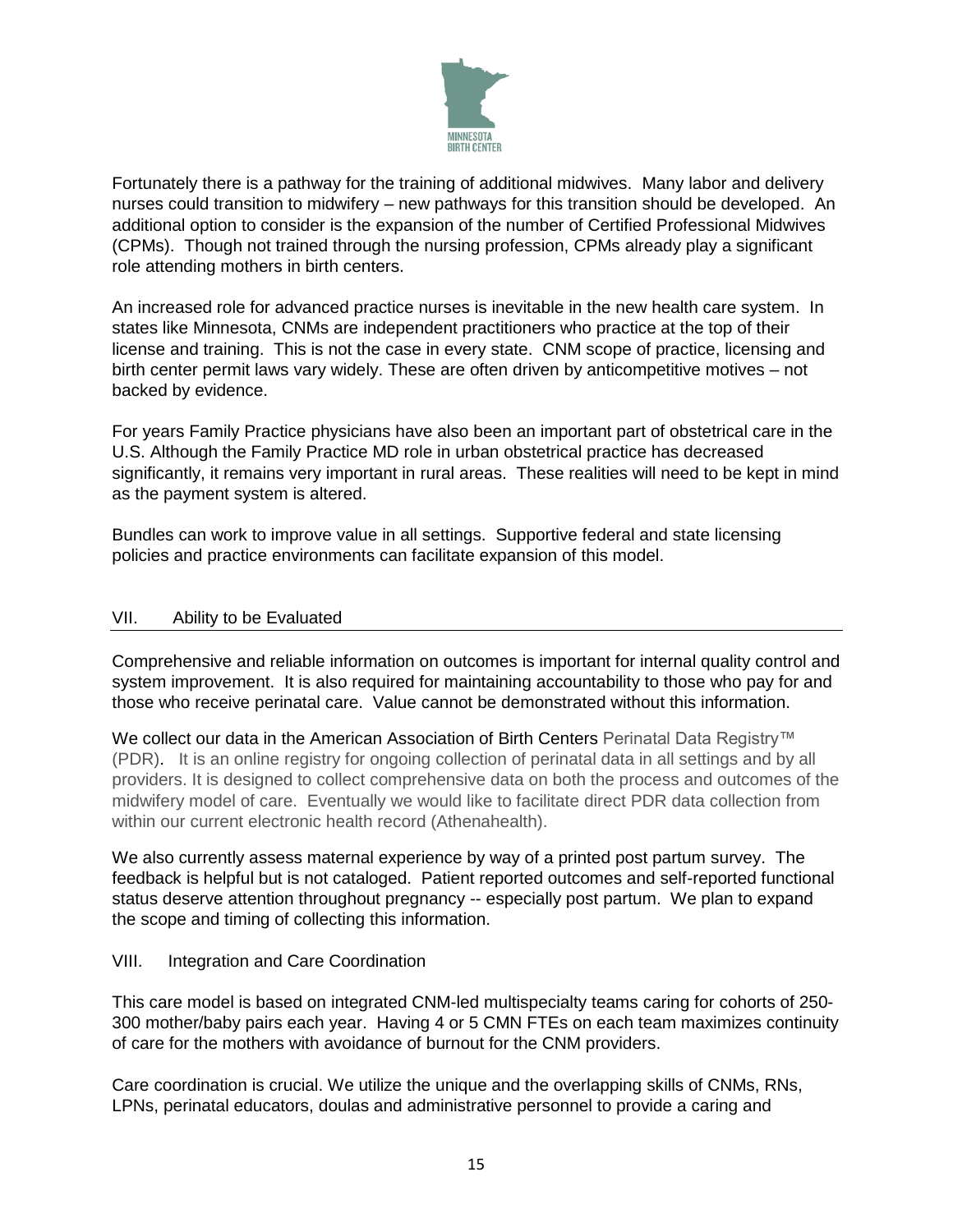

consistent care path for mothers. This works well for mothers without complications, but it also works well when complications develop.

In tragic situations when lethal fetal abnormalities are detected, many mothers choose perinatal hospice care. This involves providing clinical and emotional support for a mother and family as they await the natural birth and death of their child. Our model has provided support for families in this situation, as well as those with other complications.

## IX. Patient Choice

Nearly half of mothers who have had one child and plan another would appreciate the option of receiving midwifery care in a birth center. Satisfaction with one's birth experience is clearly related to personal expectations, support from caregivers, quality of the patient-caregiver relationship, and the patient's involvement in decision-making. All of these are positively addressed in our model.

The important patient choice issue of vaginal birth after cesarean section (VBAC) should also be addressed. In our practice we offer the option of VBAC in the hospital setting. These births are attended by CNMs with physician availability if necessary. Many mothers with a prior cesarean section are good candidates for VBAC. There are maternal and newborn benefits and the success rate is greater than 70%. Access to VBAC is very limited in the U.S. with less than 20% of candidates being able to choose this option. Expansion of bundled perinatal payment and its realigned incentives will likely improve VBAC access.

## X. Patient Safety

In contemplating this model the question of safety is important and understandable.

The chance of a mother or baby surviving pregnancy, birth, and the first year of life has improved by a factor of 20 in the last century. A walk through most cemeteries in the United States shows a disturbing number of one hundred year old tombstones with names of young mothers and infants—sometimes buried side by side. There are thousands of sad stories behind those names.

In 1916 the risk of maternal death was about one in every 125 pregnancies. In 2016 the risk of maternal death has decreased to one in every 3,500 pregnancies. The risk of infant death in the first year of life in 1916 was one in 10. It is now about one in 200.

Until the middle of the  $20<sup>th</sup>$  century home births were common in the US. The transition to hospital births happened very rapidly. The advent of obstetrical interventions after WWII drove the transition to hospital birth. The availability of analgesia and anesthesia as well as the increased use of cesarean section can be lifesaving. The focus on maternal safety was understandable.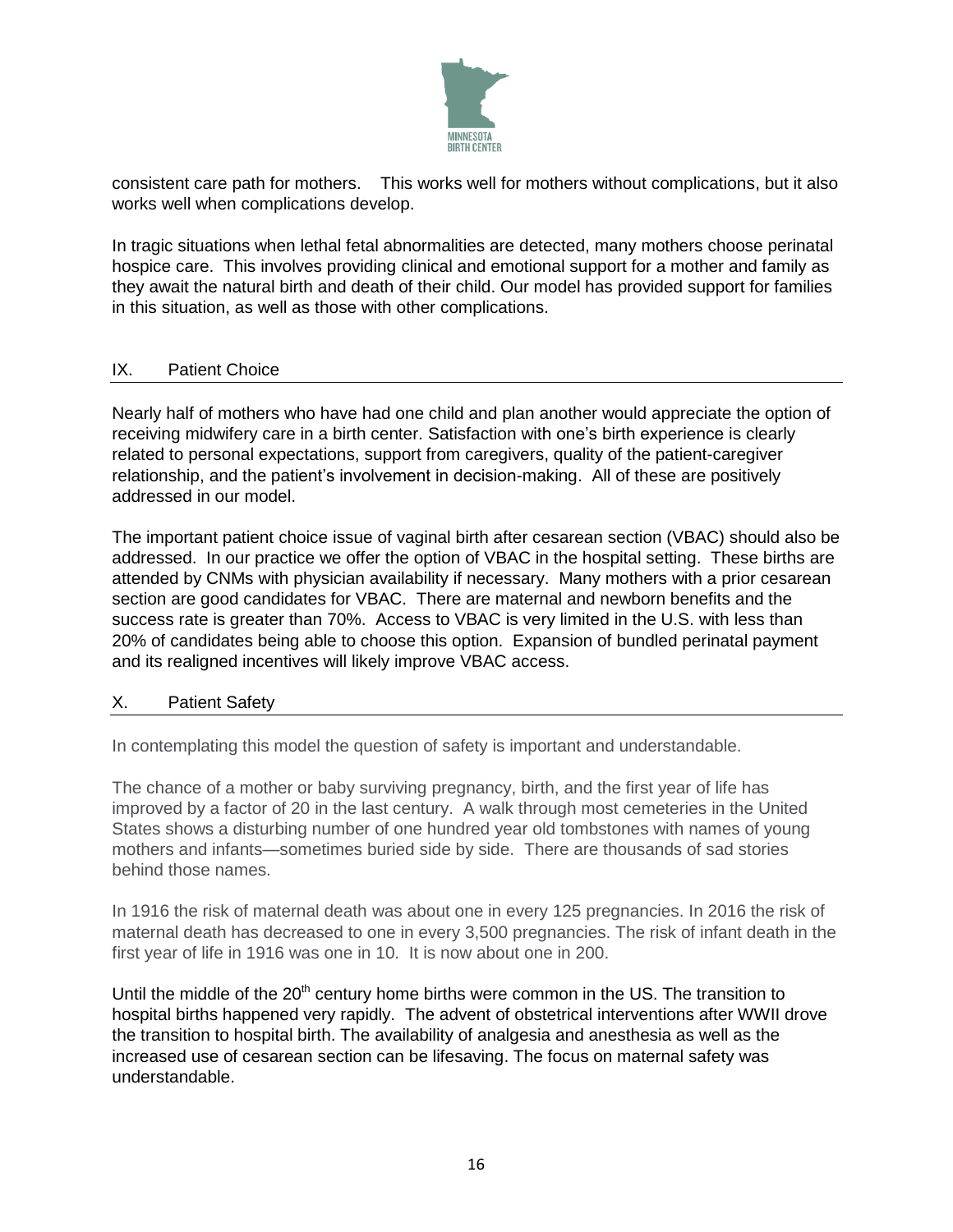

The decision to do a cesarean section is necessarily individualized, but there is understandable concern about high cesarean section rates. Though done too frequently on a population basis, this can be a life-saving procedure for the baby and/or the mother. There is debate regarding what is a reasonable cesarean section rate. Some reference the WHO ideal rate as 15%, while a more recent study makes the argument for a 19% rate.<sup>13</sup> International data showed that optimal maternal and fetal outcomes occur at that rate.

The challenge is to balance accessibility of perinatal services with the understandable desire to provide the highest possible level of care in local hospitals. Achieving balance can be expensive if access to high-level care is the only goal, and the balance can also be politically costly if consolidation of services is chosen.

The improvements in outcome have come with the availability of better-trained birth attendants, safe cesarean section, anesthesia, blood transfusions and antibiotics, as well as improved public health and sanitation. But the understandable desire to minimize maternal and newborn risk has an iatrogenic dark side. When obstetrical interventions are routinely imposed on low risk mothers, harmful side effects can occur.

After the dramatic decrease in maternal deaths, attention was then turned to the fetus as the "second patient". The desire to minimize newborn death and disability led to the development of fetal monitoring technologies. In high-risk situations these technologies can be lifesaving, but when routinely used on low-risk mothers they lead to unnecessary intervention.

One example is continuous fetal heart rate monitoring for low-risk mothers. Using this with lowrisk mothers only leads to increased rates of cesarean section without demonstrable benefit. In our PFPM, the fetal heart rate is assessed by periodic listening in the birth center, and if there are concerns, mothers are transferred to the hospital for continuous fetal heart rate monitoring.

In some ways the BirthBundle® model of care is nothing new. It is actually a healthy blend of time tested labor support and the judicious safety net use of remarkable life-preserving technology.

To assure high quality standards accreditation is important. Birth center licensure in Minnesota requires accreditation by the Commission for Accreditation of Birth Centers (CABC).<sup>14</sup> CABC accreditation has been achieved by 105 birth centers in the U.S. We believe that CABC accreditation should be mandatory for participation in bundled perinatal payments.

With the goal of minimizing risk, some countries have chosen to err on the side of consolidating perinatal care services into a small number of high volume high tech centers. Sweden has adopted this approach and it is gaining some traction in the U.S., but consolidation can lead to unintended consequences. With low population density and long distances between centers, the majority of out of hospital births in Sweden are due to birth in an ambulance on the way to a distant regional center.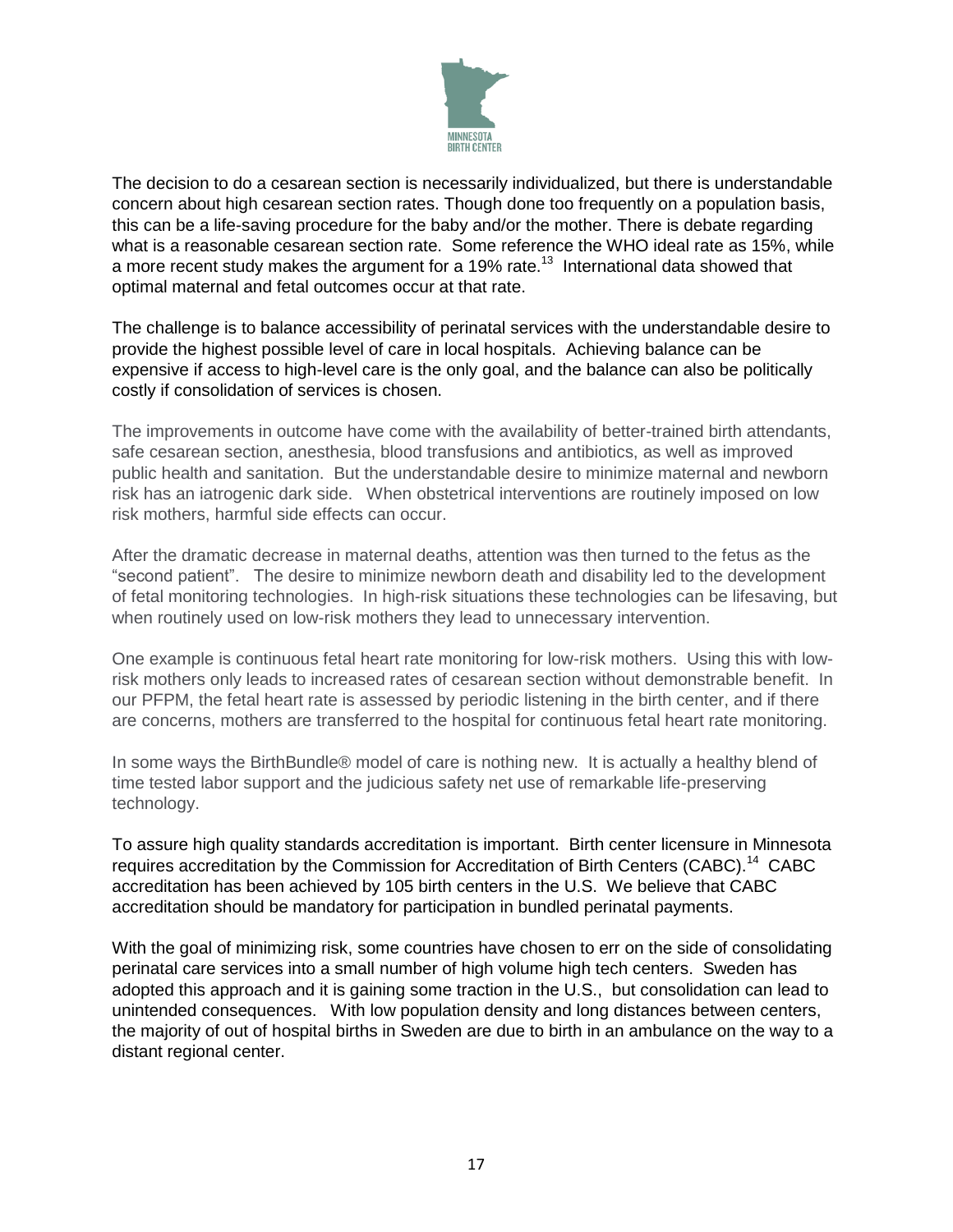

Many in Sweden are now considering a return to more local midwifery units for low risk mothers to avoid these ambulance births. The best balance is achieved by integrating lower intensity units within a system that feeds into higher level care centers only when necessary – either prior to birth or in the rare instances when emergent transfer is needed at birth. Finding this balance is important for the critical access rural hospitals in the U.S. as perinatal episode bundled payments are implemented.

## XI. Health Information Technology

There are many ways to engage and empower mothers to have a healthy pregnancy, a safe birth and a good start with a newborn baby. Health information technology tools can help mothers wisely choose their preferred care model and to access care through that model. The integrative nature of our perinatal care PFPM provides an excellent foundation for the development of these tools.

Health information technology can also be applied to the vast amount of coding and billing data that is crucial for the analysis and definition of bundled payments. Our model necessarily started at a grassroots level, but other tools have been developed. These include the PROMETHEUS model of the Health Care Incentives Improvement Institute (HCI3).<sup>15</sup> The combination of these complex tools with grassroots clinical bundle initiatives such as ours can assist with perinatal care improvement.

## XII. Supplemental Information

Exclusionary Risk Criteria:

- Preterm labor and birth
- Preterm rupture of membranes
- Heart disease
- Preeclampsia
- History of embolus or clotting disorders with pregnancy
- Symptomatic congenital heart defects
- Renal disease
- Current drug or alcohol addiction or abuse
- Diabetes mellitus or gestational diabetes
- Hyperthyroidism
- Essential hypertension (BP > 140/90)
- Bleeding disorder
- Declining gestational diabetes screen
- Declining or refusing Rhogam (if Rh negative)
- Active tuberculosis
- VBAC (vaginal birth after cesarean)
- Twins
- Nonvertex presentation
- History of preterm birth < 34 weeks
- History of lupus
- Grandmultipara (6 or more babies)
- Gestation of more than 22 weeks with no prenatal care
- Gastric by-pass or lap bands
- Active autoimmune disorders
- Primip (first time mom) pre-pregnancy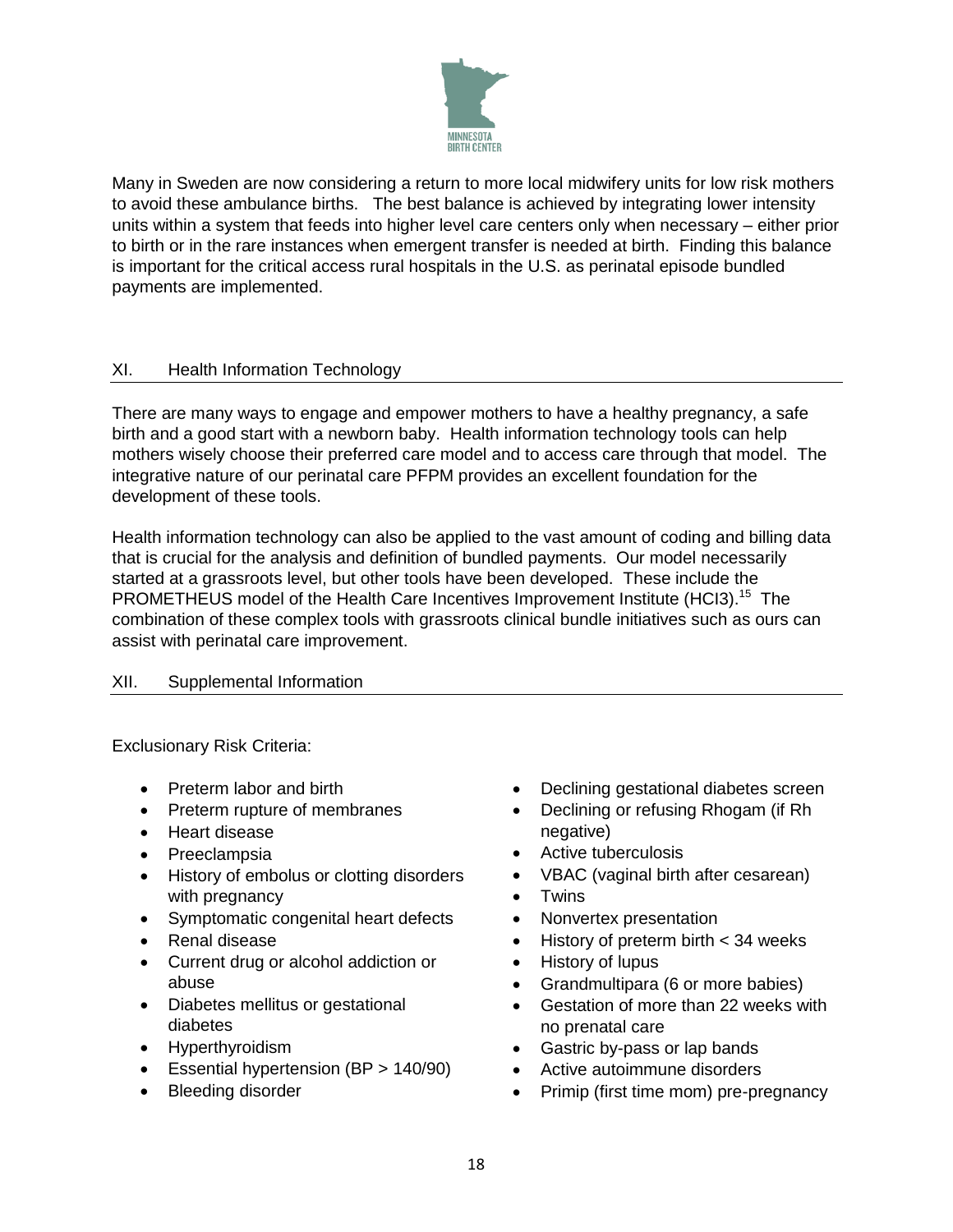

- Sickle cell anemia
- **HIV**
- Hepatitis
- Marfan's syndrome (including family history of first degree relative)
- Epilepsy
- Hemoglobin less than 10gm
- Previous Rh sensitization

BMI 36 and higher

- Multip (mom with at least one child) pre-pregnancy BMI 40 and higher
- Active anorexia or bulimia within the last year

- <sup>2</sup> [http://transform.childbirthconnection.org/wp-content/uploads/2013/06/LTM-III\\_Pregnancy-and-Birth.pdf](http://transform.childbirthconnection.org/wp-content/uploads/2013/06/LTM-III_Pregnancy-and-Birth.pdf)
- <sup>3</sup><https://www.npeu.ox.ac.uk/birthplace>
- <sup>4</sup> <http://www.birthcenters.org/?page=nbcsii>
- <sup>5</sup>http://transform.childbirthconnection.org/wp-content/uploads/2013/01/Cost-of-Having-a-Baby1.pdf
- <sup>6</sup> <http://www.consumerreports.org/c-section/your-biggest-c-section-risk-may-be-your-hospital/>
- 7 http://www.acog.org/Resources-And-Publications/Obstetric-Care-Consensus-Series/Safe-Prevention-of-the-Primary-Cesarean-**Delivery**
- <sup>8</sup> [www.acog.org/Resources-And-Publications/Committee-Opinions/Committee-on-Obstetric-Practice/Approaches-to-Limit-](http://www.acog.org/Resources-And-Publications/Committee-Opinions/Committee-on-Obstetric-Practice/Approaches-to-Limit-Intervention-During-Labor-and-Birth)[Intervention-During-Labor-and-Birth](http://www.acog.org/Resources-And-Publications/Committee-Opinions/Committee-on-Obstetric-Practice/Approaches-to-Limit-Intervention-During-Labor-and-Birth)
- <sup>9</sup> http://www.mnmed.org/MMA/media/Minnesota-Medicine-Magazine/Payingforanddeliveringpregnancycare1304.pdf
- <sup>10</sup> <https://www.smfm.org/publications/184-levels-of-maternal-care>
- <sup>11</sup> [www.theminnesotabirthcenter.com](http://www.theminnesotabirthcenter.com/)
- <sup>12</sup> <http://content.healthaffairs.org/content/33/6/1076.full.pdf+html>
- <sup>13</sup> <http://jamanetwork.com/journals/jama/article-abstract/2473490>
- <sup>14</sup> https://www.birthcenteraccreditation.org/
- <sup>15</sup> [http://www.hci3.org/ecr\\_descriptions/ecr\\_description.php?version=5.4.005&name=PREGN](http://www.hci3.org/ecr_descriptions/ecr_description.php?version=5.4.005&name=PREGN)

<sup>&</sup>lt;sup>1</sup> http://hcp-lan.org/workproducts/maternity-whitepaper-final.pdf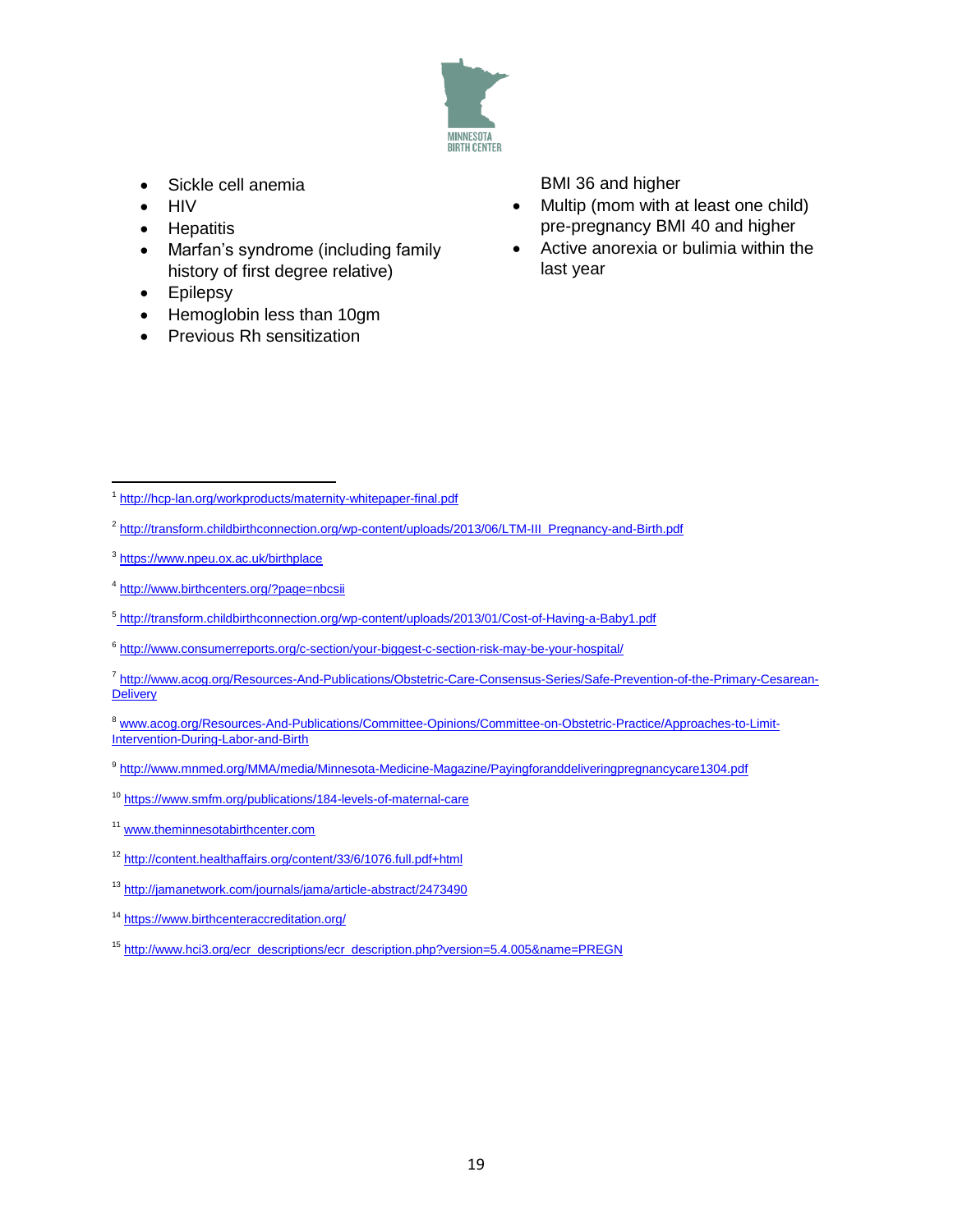

Appendix A: CPT Codes and Services Included in Bundle:

 $\overline{\phantom{a}}$ 

| <b>MOTHER PROFESSIONAL FEES</b> |                                      |  |
|---------------------------------|--------------------------------------|--|
| 59400                           | <b>Global Maternity Care</b>         |  |
| 59409                           | Vaginal Delivery Only (OB)           |  |
| 59514                           | Cesarean Section Only (OB)           |  |
| 59414                           | Delivery of Placenta                 |  |
| 59430                           | Postpartum Care Only                 |  |
| 59425                           | Antepartum 4-6 visits                |  |
| 59426                           | Antepartum 7+ visits                 |  |
| 99241                           | Perinatal Consult 15 Min             |  |
| 76811                           | Detailed Ultrasound Professional     |  |
| 76811                           | <b>Detailed Ultrasound Technical</b> |  |
| J2790                           | Rhogam 300MCG                        |  |
| J0561                           | <b>IV Penicillin</b>                 |  |
| 76817                           | US Vag                               |  |
| 76816                           | US followup-growth                   |  |
| 76801                           | US, 14wks ab                         |  |
| 76805                           | OB US> 14wk                          |  |
| 99205                           | New Pt CMPR (60min)                  |  |
| 59025                           | <b>NST</b>                           |  |
| 99214                           | Est. Pt visit prob 25min             |  |
| 99213                           | Est. Pt visit prob 15min             |  |
| 99212                           | Est. Pt visit prob 5min              |  |
|                                 | Doula                                |  |
|                                 | <b>Lactation Support</b>             |  |
|                                 | <b>Childbirth Education</b>          |  |

## **NEWBORN PROFESSIONAL FEES**